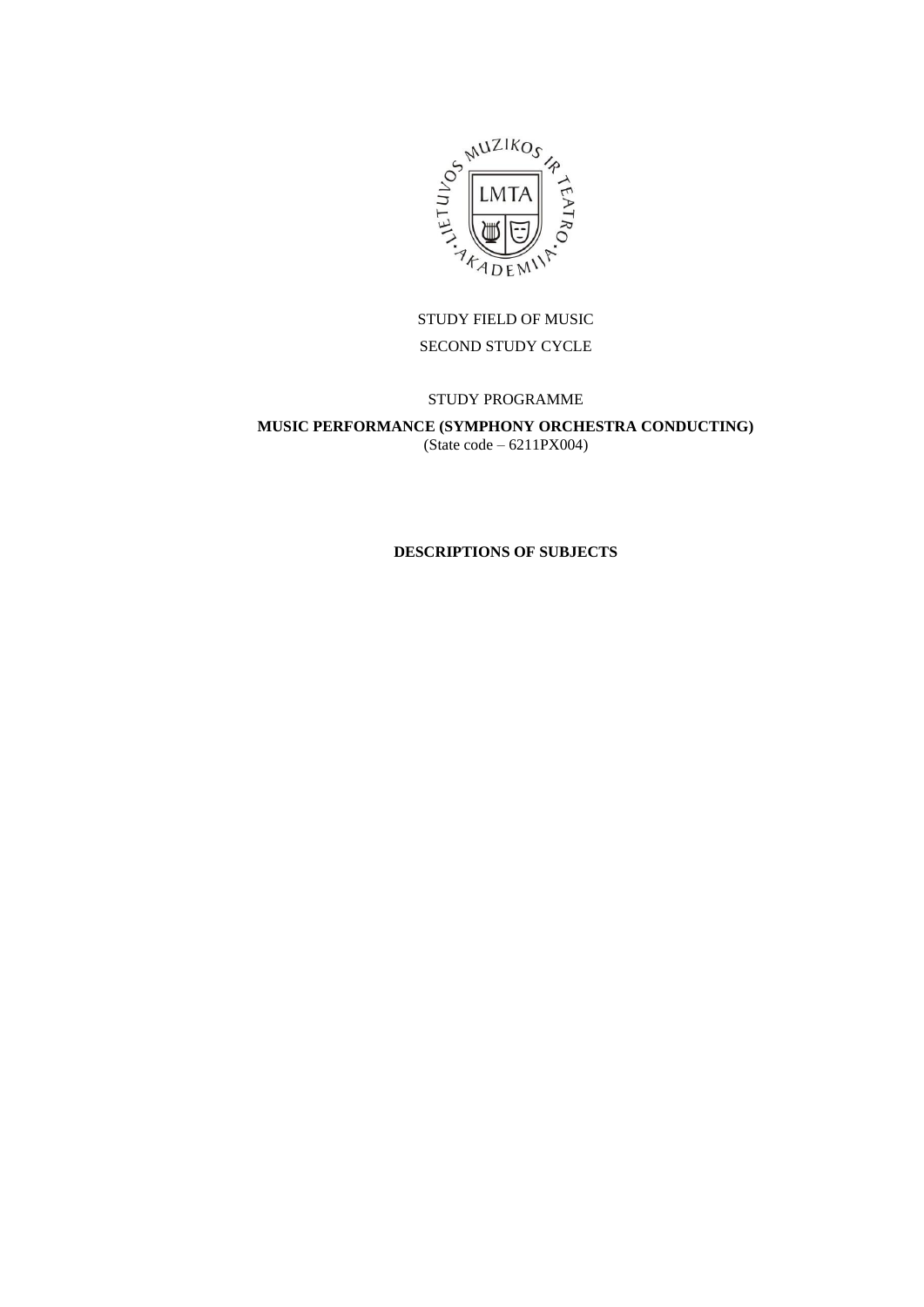# **Table of Contents**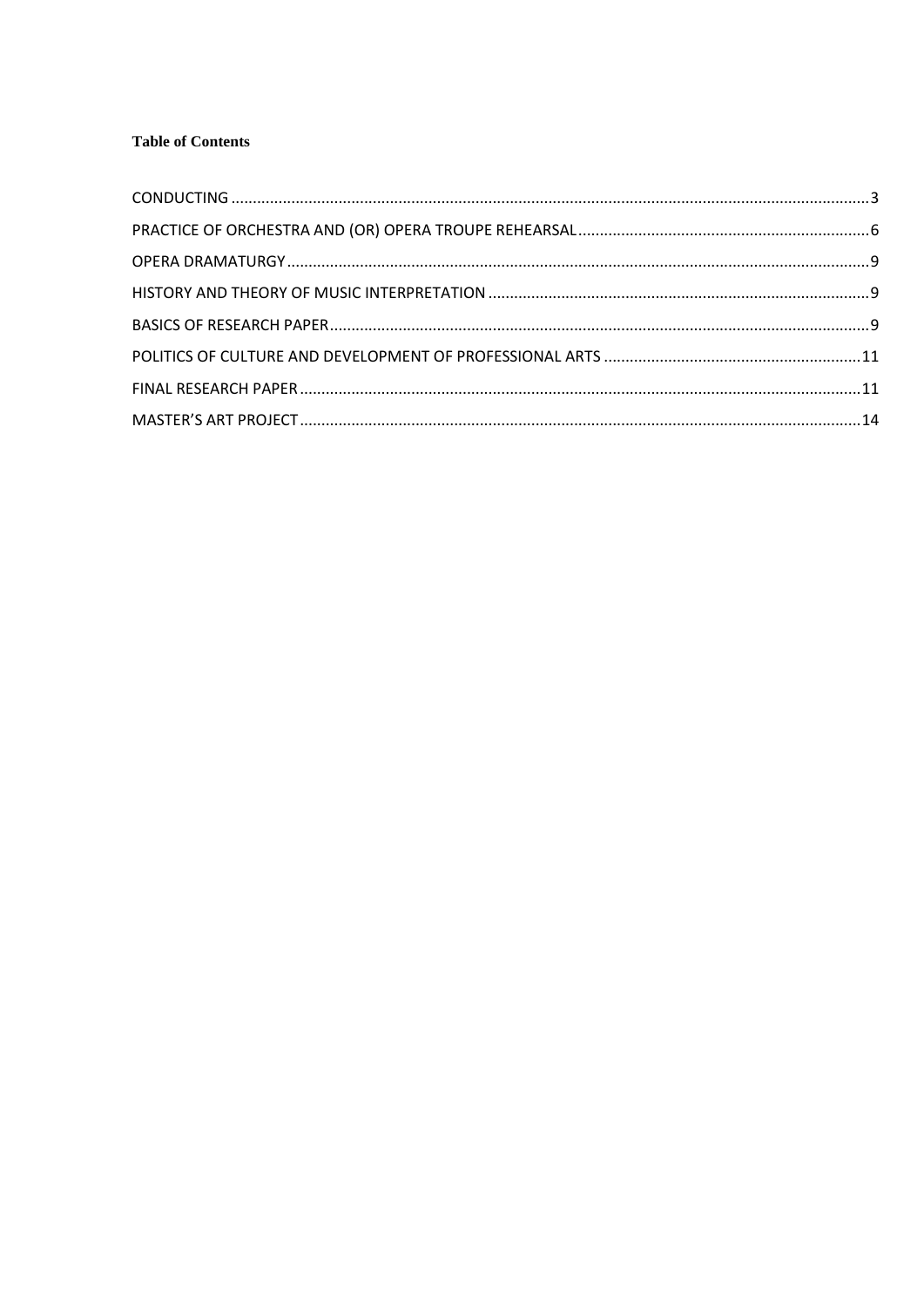#### Conducting (Symphony Orchestra) **CONDUCTING**

<span id="page-2-0"></span>

| Subject (module) title                                                                                                      |                                                                                              | Code                 | Study programme (s)                   |                   |
|-----------------------------------------------------------------------------------------------------------------------------|----------------------------------------------------------------------------------------------|----------------------|---------------------------------------|-------------------|
| (simfoniniam<br>Dirigavimas                                                                                                 | Conducting M012417<br>orkestrui)                                                             |                      | Music Performance (Symphony           |                   |
| (Symphony Orchestra)                                                                                                        |                                                                                              |                      | <b>Orchestra Conducting</b> )         |                   |
|                                                                                                                             | Lecturer (s)                                                                                 |                      | Department where the subject          |                   |
|                                                                                                                             |                                                                                              |                      | is implemented                        |                   |
| Coordinator: doc. Modestas Pitrėnas.                                                                                        | Department of Conducting                                                                     |                      |                                       |                   |
| Other (s): prof. Juozas Domarkas, prof. Gintaras Rinkevičius, doc. Dainius Pavilionis,                                      |                                                                                              |                      |                                       |                   |
| doc. Robertas Šervenikas, lect. Virgilijus Visockis, assist. Modestas Barkauskas.                                           |                                                                                              |                      |                                       |                   |
|                                                                                                                             | <b>Study cycle</b>                                                                           |                      | Type of the subject (module)          |                   |
| Second (Master)                                                                                                             |                                                                                              |                      | Compulsory                            |                   |
| Mode of delivery                                                                                                            | Semester or period when the subject is                                                       |                      | Language (s) of instruction           |                   |
|                                                                                                                             | delivered/study programme                                                                    |                      |                                       |                   |
| Classwork                                                                                                                   | $1st-3rd$<br>semesters/Music                                                                 | Performance          | (SymphonyLithuanian, English, Russian |                   |
|                                                                                                                             | <b>Orchestra Conducting</b> )                                                                |                      |                                       |                   |
|                                                                                                                             | <b>Prerequisites</b>                                                                         |                      |                                       |                   |
| Preliminary requirements: music performance (manual technique) and artistic Minor requirements (if any):                    |                                                                                              |                      |                                       |                   |
| expression skills that meet the requirements for entrance exams.                                                            |                                                                                              |                      | none.                                 |                   |
| <b>Number of ECTS credits</b>                                                                                               | Total student's load                                                                         | <b>Contact hours</b> | <b>Self-study hours</b>               |                   |
| $30(10+10+10)$                                                                                                              | 801 (267+267+267)                                                                            | $102(34+34+34)$      | 699 (233+233+233)                     |                   |
|                                                                                                                             | Purpose of the subject (module)                                                              |                      |                                       |                   |
| The aim of subject <i>Conducting (Symphony Orchestra)</i> is to provide students with practical skills of                   |                                                                                              |                      |                                       |                   |
| performing/conducting music of different styles and periods; expand and deepen repertoire studies by paying particular      |                                                                                              |                      |                                       |                   |
| attention to contemporary music; teach them to plan the stages of preparation of the performed repertoire and their         |                                                                                              |                      |                                       |                   |
| implementation; develop independent learning skills and abilities to apply them in the creative process in order to         |                                                                                              |                      |                                       |                   |
| overcome common practical problems; develop the ability to observe and analyse their creative process, assess its results   |                                                                                              |                      |                                       |                   |
| critically; evoke the need to be thirsty for knowledge in terms of musical life.                                            |                                                                                              |                      |                                       |                   |
|                                                                                                                             | Short description of the subject (module) (up to 500 characters)                             |                      |                                       |                   |
| Conducting (Symphony Orchestra) is the major subject in the specialisation of Symphony Orchestra Conducting of the          |                                                                                              |                      |                                       |                   |
| MA study programme Music Performance. During the course of the studies of the subject, the conducting skills acquired       |                                                                                              |                      |                                       |                   |
| in BA studies are further developed, artistic, practical and theoretical abilities as well as abilities to work with an     |                                                                                              |                      |                                       |                   |
| orchestra that are necessary for preparation and interpretation of music of different styles and periods are improved.      |                                                                                              |                      |                                       |                   |
| Rehearsal and concert experience is gained. The list of musical pieces that are studied individually is broadened. Students |                                                                                              |                      |                                       |                   |
| are required to assess their artistic activity critically.                                                                  |                                                                                              |                      |                                       |                   |
| During the course of individual training, the repertoire mandatory for a respective semester is selected under the          |                                                                                              |                      |                                       |                   |
| conducting teacher's supervision. Specific features of interpretation of selected musical pieces are discussed and students |                                                                                              |                      |                                       |                   |
| learn to perform them properly in terms of style, genre, form, interpretation and performance technique. Repertoire         |                                                                                              |                      |                                       |                   |
| preparation stages are planned, the plan of rehearsals is drawn up and the schedule of concerts is prepared.                |                                                                                              |                      |                                       |                   |
|                                                                                                                             |                                                                                              |                      |                                       |                   |
| <b>Programme competences</b>                                                                                                |                                                                                              |                      |                                       |                   |
| to be developed (number                                                                                                     | Learning outcomes of the subject (module)                                                    |                      | <b>Teaching and learning</b>          | <b>Assessment</b> |
| of programme's learning                                                                                                     |                                                                                              |                      | methods                               | methods           |
| outcomes)                                                                                                                   |                                                                                              |                      |                                       |                   |
| inspire<br>Ability<br>to                                                                                                    | and Students will be able to express themselves as a Practical training in large Performance |                      |                                       |                   |
| realise original artistic ideas creative personality with a developed ability to groups, rehearsals, analysis of a musical  |                                                                                              |                      |                                       |                   |
| through<br>means<br>the                                                                                                     | of interpret their artistic ideas with the orchestra and preparation of a musical programme, |                      |                                       |                   |
| musical expression of the and perform symphony and opera pieces that lext, independent concert lest                         |                                                                                              |                      |                                       |                   |
| chosen specialisation. $(1.1)$ are compliant with the requirements for the activity                                         |                                                                                              |                      |                                       |                   |
|                                                                                                                             | Master's repertoire.                                                                         |                      |                                       |                   |
| Ability<br>inspire<br>to                                                                                                    | and Students will have a well-developed ability of Practical training in large Performance   |                      |                                       |                   |
| realise original artistic ideas musical communication; they will be able to groups, rehearsals, analysis of a musical       |                                                                                              |                      |                                       |                   |
| through<br>the<br>means                                                                                                     | of react fast to changing processes of conducting and preparation of a musical programme,    |                      |                                       |                   |
| musical expression of the tradition, adapt to changing conditions in the text, independent concert test                     |                                                                                              |                      |                                       |                   |
| chosen specialisation. $(1.2)$ cultural context and supplement them with their activity                                     |                                                                                              |                      |                                       |                   |
|                                                                                                                             | knowledge, insights and conducting abilities.                                                |                      |                                       |                   |
| Good knowledge of music Students will be able to perform pieces of Practical training in large Performance                  |                                                                                              |                      |                                       |                   |
| theory, history and cultural different musical styles, genres and periods groups, rehearsals, analysis of a musical         |                                                                                              |                      |                                       |                   |
| contexts, their links with while at the same time demonstrating an and preparation of a musical programme,                  |                                                                                              |                      |                                       |                   |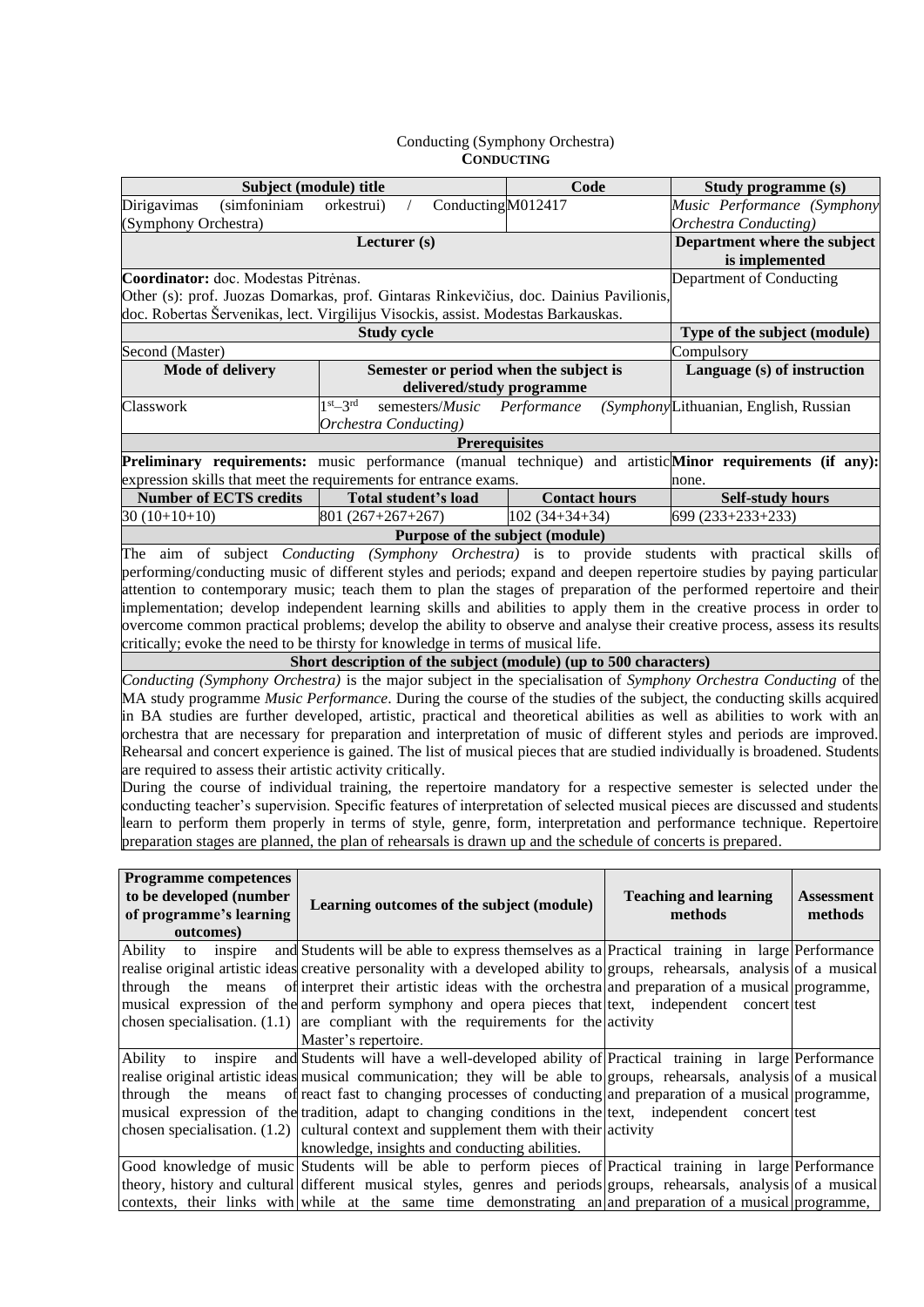| interpretation            | traditions. original interpretation style of a respective piece text, independent concert test                    |                                                     |          |
|---------------------------|-------------------------------------------------------------------------------------------------------------------|-----------------------------------------------------|----------|
| (2.1; 2.2)                | that is based on historical knowledge and activity                                                                |                                                     |          |
|                           | performance tradition; they will be familiar with                                                                 |                                                     |          |
|                           | international interpretation traditions and able to                                                               |                                                     |          |
|                           | demonstrate these abilities during the rehearsals                                                                 |                                                     |          |
|                           | and symphonic or opera project.                                                                                   |                                                     |          |
|                           | Ability to broaden creative Students will have built up a representative Practical training in large Test,        |                                                     |          |
| experience                | through concert repertoire of symphony or opera groups,                                                           | rehearsals, defence                                 | of       |
| initiation<br>of          | and conducting studies that is compliant with the independent concert/artistic the practice                       |                                                     |          |
|                           | engagement in independent requirements for the scope; they will be able to activity                               |                                                     | report   |
| artistic activity. (3.1)  | assess the circumstances and context of                                                                           |                                                     |          |
|                           | performance, and select the repertoire for                                                                        |                                                     |          |
|                           | performance accordingly, as well as rehearse                                                                      |                                                     |          |
|                           | and perform it in at least one sociocultural                                                                      |                                                     |          |
|                           | project, i.e. concert.                                                                                            |                                                     |          |
|                           | Ability to broaden creative Students will be able to initiate art projects and Independent concert/artistic Test, |                                                     |          |
|                           |                                                                                                                   |                                                     |          |
| experience                | through creative activity and head it properly, as well as activity                                               |                                                     | practice |
| initiation<br>of          | and present it in the form of a concert.                                                                          |                                                     | report   |
| engagement in independent |                                                                                                                   |                                                     |          |
| artistic activity. (3.2)  |                                                                                                                   |                                                     |          |
| Ability to                | analyse and Students will be able to think critically and react Practical training in large Test                  |                                                     |          |
|                           | critically assess creative to the environment of the orchestra while at the groups, rehearsals, analysis          |                                                     |          |
| processes<br>and          | their same time demonstrating good verbal abilities and preparation of a musical                                  |                                                     |          |
|                           | significance in the context when working with an orchestra.                                                       | text, independent concert                           |          |
| of contemporary culture.  |                                                                                                                   | activity                                            |          |
| (4.2)                     |                                                                                                                   |                                                     |          |
| Inter-personal            | and Students<br>will<br>demonstrate                                                                               | appropriate Practical training in large Performance |          |
| communication             | team work, negotiation and groups, rehearsals, analysis of a musical<br>skills, leadership,                       |                                                     |          |
| leadership. $(5.1; 5.2)$  | organisational skills, initiative, artistry, ability to and preparation of a musical programme,                   |                                                     |          |
|                           | integrate into different cultural environment, text, independent concert test                                     |                                                     |          |
|                           | i.e., orchestras, choirs, instrumental ensembles, activity                                                        |                                                     |          |
|                           | when presenting at least one project.                                                                             |                                                     |          |
| Systemic and              | analytical Students will have acquired detailed knowledge Practical training in large Test                        |                                                     |          |
| thinking. $(6.1)$         | about the conductor's profession, be aware of groups, rehearsals, analysis                                        |                                                     |          |
|                           | the links between theoretical and practical and preparation of a musical                                          |                                                     |          |
|                           | studies on the manual techniques of conducting text, independent concert                                          |                                                     |          |
|                           | and posture, and be able to use this knowledge activity                                                           |                                                     |          |
|                           | in lectures and rehearsals when preparing and                                                                     |                                                     |          |
|                           | discussing the art project.                                                                                       |                                                     |          |
| Ability<br>work<br>to     | and Students will be able to analyse and learn the Practical training in large Performance                        |                                                     |          |
| improve                   | independently. given or selected score independently by groups, rehearsals, analysis of a musical                 |                                                     |          |
| (7.1)                     | integrating their music literature and history and preparation of a musical programme,                            |                                                     |          |
|                           | knowledge about the composer's period and text, independent concert test                                          |                                                     |          |
|                           | style; they will be able to work and improve activity                                                             |                                                     |          |
|                           | independently.                                                                                                    |                                                     |          |
|                           |                                                                                                                   |                                                     |          |

|                                              |                         |                          |          | <b>Contact hours</b>        |                                             |                                                             |                                 |                          |                     |                          |
|----------------------------------------------|-------------------------|--------------------------|----------|-----------------------------|---------------------------------------------|-------------------------------------------------------------|---------------------------------|--------------------------|---------------------|--------------------------|
| Topics (repertoire)                          | lectures<br>Theoretical | activities<br>Individual | Seminars | .드<br>training<br>Practical | 日<br>eroups<br>training<br><b>Practical</b> | $\mathbf{d}$<br>sals<br>for<br>Preparation<br>rehear<br>max | creatt<br>course<br><b>Exam</b> | work<br>contact<br>Total | hours<br>Self-study | <b>Assignments</b>       |
| 1 <sup>st</sup> semester                     |                         |                          |          |                             |                                             |                                                             |                                 |                          |                     |                          |
| 1. Two small scope works (overture, piece,   |                         |                          |          |                             |                                             |                                                             |                                 |                          |                     | Analysis<br>and          |
| introduction and similar).                   |                         |                          |          |                             |                                             |                                                             |                                 |                          |                     | preparation<br>of<br>the |
| E.g., R. Wagner's Siegfried Idyll from opera |                         | 16                       |          |                             |                                             |                                                             |                                 | <b>16</b>                | <b>117</b>          | musical text. Listening  |
| Siegfried; an overture from W. Gluck's opera |                         |                          |          |                             |                                             |                                                             |                                 |                          |                     | to audio recordings.     |
| Iphigénie en Aulide.                         |                         |                          |          |                             |                                             |                                                             |                                 |                          |                     |                          |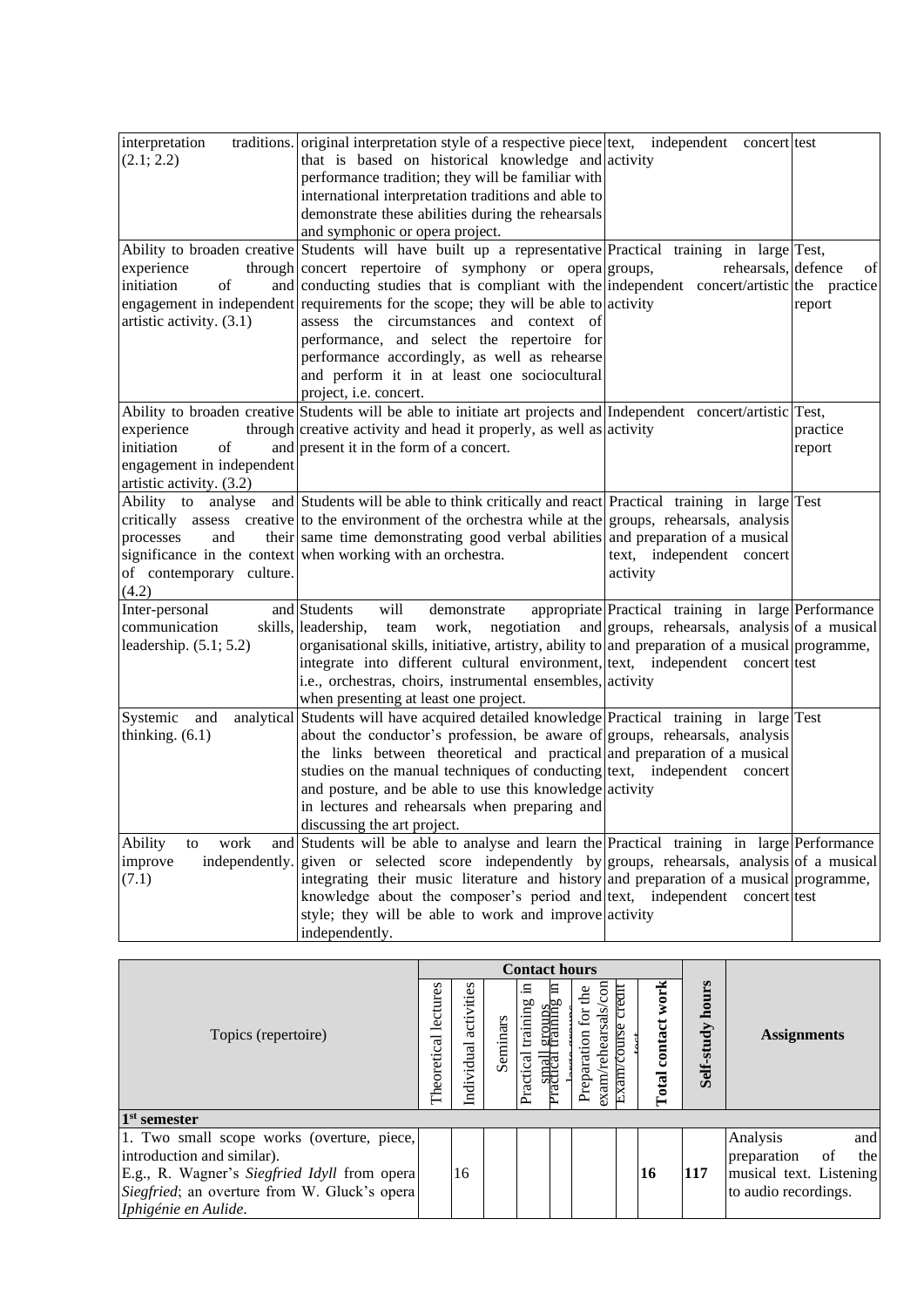| 2. One small symphony or one or two acts from<br>W. A. Mozart's operas. E.g., Symphony No. 5<br>by D. Shostakovich or Don Giovanni, The<br>Abduction from the Seraglio, The Magic Flute. | 16 |  |                | 16             | 116 | Analysis<br>and<br>preparation<br>of<br>the<br>musical text. Listening<br>to audio recordings. |
|------------------------------------------------------------------------------------------------------------------------------------------------------------------------------------------|----|--|----------------|----------------|-----|------------------------------------------------------------------------------------------------|
| $3.$ Exam.                                                                                                                                                                               |    |  | $\overline{c}$ | $\overline{2}$ |     |                                                                                                |
| <b>Total:</b>                                                                                                                                                                            | 32 |  | $\overline{2}$ | 34             | 233 |                                                                                                |
| $2nd$ semester                                                                                                                                                                           |    |  |                |                |     |                                                                                                |
| 1. Two small scope pieces. E.g., J. S. Bach's<br>Brandenburg concerto no. 3, M. Musorgsky's<br>symphonic painting Night on Bald Mountain.                                                | 8  |  |                | 8              | 50  | Analysis<br>and<br>preparation<br>of<br>the<br>musical text. Listening<br>to audio recordings. |
| 2. One large scope symphony. E.g., A.<br>Bruckner's symphony no.4.                                                                                                                       | 10 |  |                | 10             | 70  | Analysis<br>and<br>preparation<br>of<br>the<br>musical text. Listening<br>to audio recordings. |
| 3. One or two acts from Italian operas. E.g., R.<br>Mascagni's Cavalleria rusticana, G. Puccini's<br>La bohème, G. Verdi's Aida.                                                         | 14 |  |                | 14             | 113 | Analysis<br>and<br>preparation<br>of<br>the<br>musical text. Listening<br>to audio recordings. |
| 4. Exam.                                                                                                                                                                                 |    |  | $\overline{2}$ | $\overline{2}$ |     |                                                                                                |
| <b>Total:</b>                                                                                                                                                                            | 32 |  | $\overline{2}$ | 34             | 233 |                                                                                                |
| 3 <sup>rd</sup> semester                                                                                                                                                                 |    |  |                |                |     |                                                                                                |
| small<br>pieces.<br>1.<br>Two<br>scope<br>E.g.,<br>Ι.<br>Stravinsky's<br>Soldier's<br><b>The</b><br>Tale,<br>P.<br>Tchaikovsky's Serenade for Strings.                                   | 16 |  |                | 16             | 111 | Analysis<br>and<br>preparation<br>of<br>the<br>musical text. Listening<br>to audio recordings. |
| 2. One large scope symphony. E.g.,<br>S.<br>Prokofiev's Symphony No. 5.                                                                                                                  | 8  |  |                | 8              | 61  | Analysis<br>and<br>preparation<br>of<br>the<br>musical text. Listening<br>to audio recordings. |
| 3. One or two acts from Russian operas. E.g.,<br>M. Glinka's Ivan Susanin; P. Tchaikovsky's<br>The Queen of Spades; M. Mussorgsky's Boris<br>Godunov.                                    | 8  |  |                | 8              | 61  | Analysis<br>and<br>preparation<br>of<br>the<br>musical text. Listening<br>to audio recordings. |
| 4. Exam.                                                                                                                                                                                 |    |  | $\overline{c}$ | $\overline{2}$ |     |                                                                                                |
| <b>Total:</b>                                                                                                                                                                            | 32 |  | $\overline{2}$ | 34             | 233 |                                                                                                |

| <b>Assessment</b> | Weight,       | <b>Deadline</b> | <b>Assessment criteria</b>                                                            |
|-------------------|---------------|-----------------|---------------------------------------------------------------------------------------|
| strategy          | $\frac{6}{9}$ | for             |                                                                                       |
|                   |               | completin       |                                                                                       |
|                   |               | g the           |                                                                                       |
|                   |               | assignmen       |                                                                                       |
|                   |               | ts              |                                                                                       |
| Exam              | 100 %         |                 | During the 1. Performance of the musical programme.                                   |
|                   | $(60+40)$     | exam            | <b>Requirements:</b>                                                                  |
|                   |               | session         | Conducting of a musical programme that is 15–30 minutes long with an                  |
|                   |               |                 | accompaniment of two accompanists.                                                    |
|                   |               |                 | It may consist of one or two parts of a cyclic work or a smaller scope musical piece, |
|                   |               |                 | e.g. an overture, fantasia, etc.                                                      |
|                   |               |                 | The following is assessed:                                                            |
|                   |               |                 | Originality of interpretation;                                                        |
|                   |               |                 | Accurate performance of the repertoire in terms of musical text;                      |
|                   |               |                 | Manual abilities;<br>$\bullet$                                                        |
|                   |               |                 | Sense of style, genre and form;<br>$\bullet$                                          |
|                   |               |                 | Artistry and convincingness, quality of musical expression.                           |
|                   |               |                 | <b>2. Test:</b>                                                                       |
|                   |               |                 | a) Analysis of the performed programme and substantiation of interpretation;          |
|                   |               |                 | b) Based on the list of 10 to 15 musical pieces that has been provided additionally,  |
|                   |               |                 | discussions on the literature about symphonic and opera music, instruments, their     |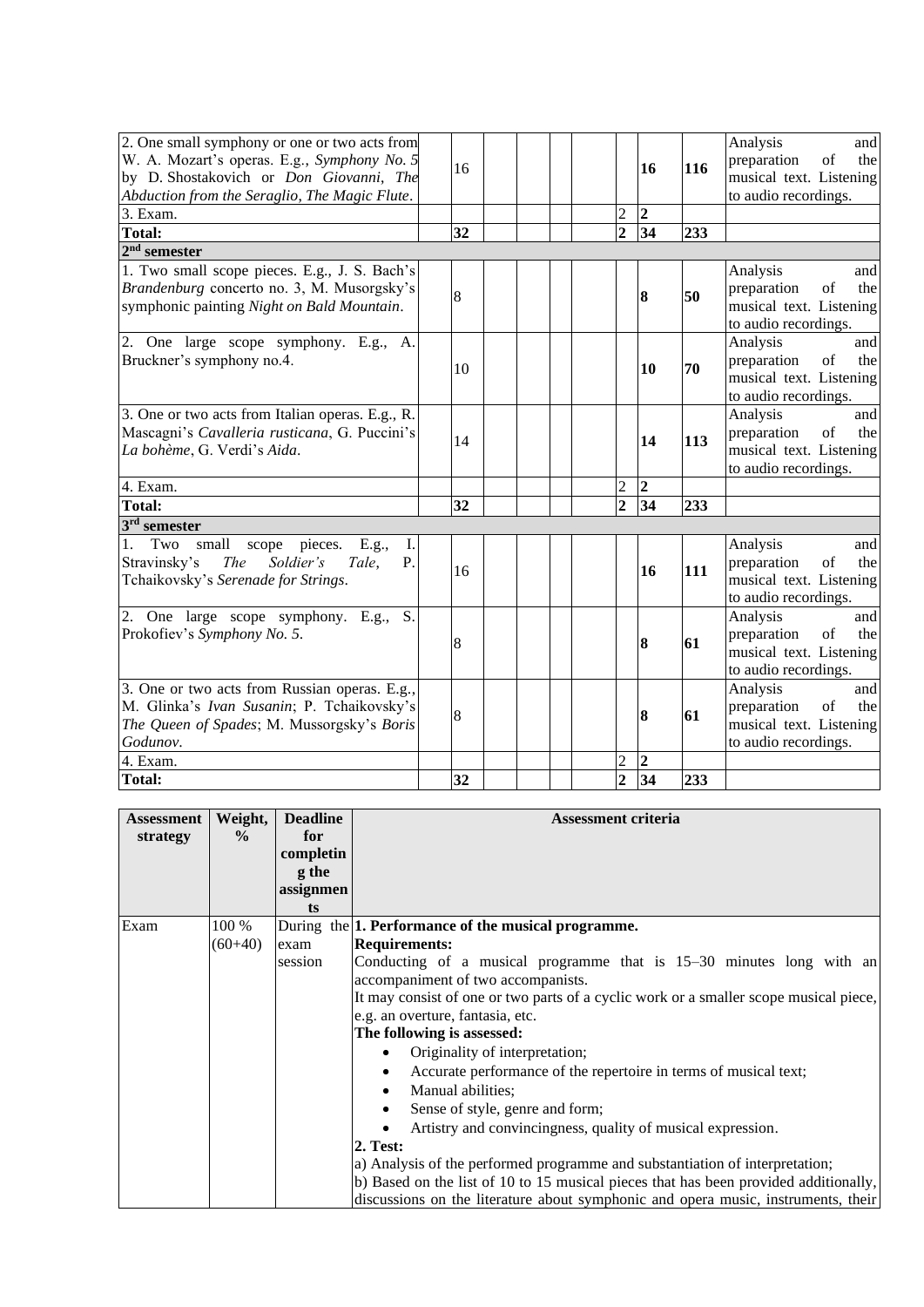|  | tuning, technical possibilities and other issues related to the profession of the |
|--|-----------------------------------------------------------------------------------|
|  | conductor take place.                                                             |
|  | The following is assessed:                                                        |
|  | Knowledge (history of music performance and interpretation theory,<br>٠           |
|  | cultural contexts and so on),                                                     |
|  | Fluency and substantiation of argumentation, information sources.                 |

| <b>Author</b>                    | <b>Publicat</b><br>ion date<br>(vear) | <b>Title</b>                                                                                                                                             | No. of<br>periodic<br>al or<br>volume | Publisher (place,<br>publishing office)<br>or web link           |
|----------------------------------|---------------------------------------|----------------------------------------------------------------------------------------------------------------------------------------------------------|---------------------------------------|------------------------------------------------------------------|
| <b>Required study material</b>   |                                       |                                                                                                                                                          |                                       |                                                                  |
| Schuller, G.                     | 1997                                  | The Compleat Conductor                                                                                                                                   |                                       | Oxford:<br><b>New</b><br>York,<br><b>Oxford University Press</b> |
| Мусин, И.                        | 1967                                  | Техника дирижирования                                                                                                                                    |                                       | Ленинград: «Музыка»                                              |
| <b>Additional study material</b> |                                       |                                                                                                                                                          |                                       |                                                                  |
| Barenboim, D.                    | 2003                                  | A Life In Music                                                                                                                                          |                                       | Arcade Books                                                     |
| Chesterman R.                    | 1992                                  | Conductors in Conversation: Herbert Von<br>Karajan, Sir George Solti, Carlo Maria<br>Giulini, Claudio Abbado, E. Ormandy,<br>Richardo Muti, James Levine |                                       | Lime light edition                                               |
| Gardiner, J. E.                  | 1999                                  | musikalischen<br>Die<br>des<br>Gegenwart<br>Vergangenheit. Meisterwerke der Musik in<br>der Dirigenten-Werkstatt                                         |                                       | Residenz Verlag                                                  |
| Geniušas, R.                     | 1973                                  | Dirigavimas ir Lietuvos dirigentai                                                                                                                       |                                       | Vilnius                                                          |
| Harnoncourt, N.                  | 1976                                  | Musik als Klangrede. Essays und Vorträge                                                                                                                 |                                       | Residenz Verlag                                                  |
| Klenickis, A.                    | 1958                                  | Instrumentinio koncerto dirigavimas                                                                                                                      |                                       | Vilnius:<br>ir<br>Laikraščių<br>žurnalų leidykla                 |
| Lebrecht, N.                     | 1991                                  | The Maestro Myth                                                                                                                                         |                                       | $\&$<br>London:<br>Simon<br>Schuster                             |
| Ross, A.                         | 2007                                  | The Rest Is Noise: Listening To The Twentieth<br>Century                                                                                                 |                                       | New York: Picador                                                |
| Хайкин, Б.                       | 1984                                  | Беседы о дирижерском ремесле                                                                                                                             |                                       | Москва:<br>«Советский<br>композитор»                             |

# **PRACTICE OF ORCHESTRA AND (OR) OPERA TROUPE REHEARSAL**

<span id="page-5-0"></span>

|                                               | Subject (module) title (LT/EN)                                                                  | Code                 | Study programme (s)         |  |  |  |  |
|-----------------------------------------------|-------------------------------------------------------------------------------------------------|----------------------|-----------------------------|--|--|--|--|
| Simfoninio<br>ir/ar<br>orkestro               | repeticijų<br>trupės<br>operos                                                                  | M150217              | <i>Music</i><br>Performance |  |  |  |  |
| praktika/Practice of Orchestra and (or) Opera | Troupe                                                                                          |                      | Orchestra<br>(Symphony)     |  |  |  |  |
| Rehearsal                                     |                                                                                                 |                      | Conducting)                 |  |  |  |  |
|                                               | Lecturer $(s)$                                                                                  |                      | Department where the        |  |  |  |  |
|                                               |                                                                                                 |                      | subject is implemented      |  |  |  |  |
| Coordinator: doc. Modestas Pitrėnas.          |                                                                                                 |                      | Department<br>of            |  |  |  |  |
|                                               | Other (s): prof. Juozas Domarkas, prof. Gintaras Rinkevičius, doc. Dainius Pavilionis,          |                      | Conducting                  |  |  |  |  |
|                                               | doc. Robertas Šervenikas, lect. Virgilijus Visockis, assist, Modestas Barkauskas.               |                      |                             |  |  |  |  |
|                                               | Type of the subject<br>(module)                                                                 |                      |                             |  |  |  |  |
| Second (Master)                               |                                                                                                 |                      | Compulsory                  |  |  |  |  |
| <b>Mode of delivery</b>                       | Semester or period when the subject is delivered/study                                          |                      | of<br>Language<br>(s)       |  |  |  |  |
|                                               | programme                                                                                       |                      | instruction                 |  |  |  |  |
| Classwork                                     | $1st - 3rd$ semesters/ <i>Music Performance</i> ( <i>Symphony Orchestra</i>                     |                      | Lithuanian,<br>English,     |  |  |  |  |
|                                               |                                                                                                 | Russian              |                             |  |  |  |  |
| <b>Prerequisites</b>                          |                                                                                                 |                      |                             |  |  |  |  |
|                                               | <b>Preliminary requirements:</b> music performance and artistic expression skills that meet the |                      |                             |  |  |  |  |
| requirements for entrance exams.              |                                                                                                 | any): none.          |                             |  |  |  |  |
| <b>Number of ECTS credits</b>                 | Total student's load                                                                            | <b>Contact hours</b> | <b>Self-study hours</b>     |  |  |  |  |
| $30(10+10+10)$                                | $801(267+267+267)$                                                                              | $102(34+34+34)$      | $699(233+233+233)$          |  |  |  |  |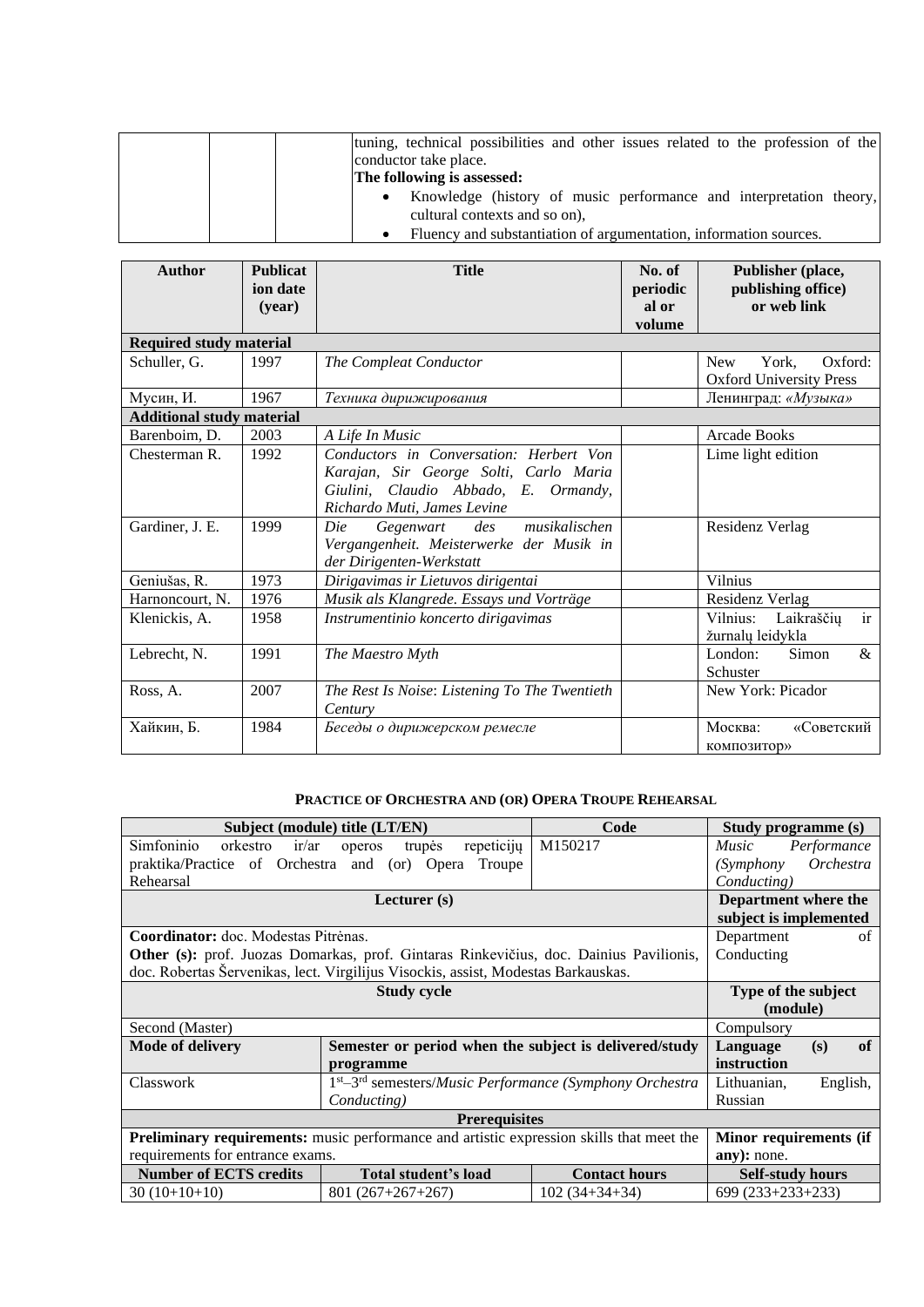#### **Purpose of the subject (module)**

The aim of *Practice of Symphony Orchestra and/or Opera Troupe Rehearsal* is to further develop the skills of rehearsals with a symphony/chamber orchestra or opera troupe acquired in BA studies.

**Short description of the subject (module) (up to 500 characters)**

The *Practice of Symphony Orchestra and/or Opera Troupe Rehearsal* takes place throughout the whole period of MA studies. During the course of rehearsals with the symphony/chamber orchestra (professional, student, non-professional, music school orchestra), rehearsal skills are acquired.

During the course of rehearsals, students also learn to use the acquired conducting knowledge in practice, organise work methodologically, distribute the workload among individual performer groups rationally, and distinguish between the main and secondary tasks.

The practice takes place in the LMTA Opera Studio or student symphony orchestra (where possible) in a selected symphony, chamber or musical theatre orchestra.

| <b>Programme competences</b><br>to be developed (number<br>of programme's learning<br>outcomes)                       | Learning outcomes of the subject (module)                                                                                                                                                                                                                                                                                                                                                                                                                                                                                                                                                                                     | <b>Teaching and</b><br>learning methods          | <b>Assessment</b><br>methods        |
|-----------------------------------------------------------------------------------------------------------------------|-------------------------------------------------------------------------------------------------------------------------------------------------------------------------------------------------------------------------------------------------------------------------------------------------------------------------------------------------------------------------------------------------------------------------------------------------------------------------------------------------------------------------------------------------------------------------------------------------------------------------------|--------------------------------------------------|-------------------------------------|
| Ability<br>inspire<br>to<br>through                                                                                   | and Students will be able to express themselves as a Practical training in Performance of<br>realise original artistic ideas creative personality with a developed ability to large<br>the means of interpret their artistic ideas with the orchestra and rehearsals,<br>musical expression of the perform symphony and opera pieces that are and preparation of a<br>chosen specialisation. $(1.1)$ compliant with the requirements for the Master's musical text<br>repertoire.                                                                                                                                             | groups, a                                        | musical<br>analysis programme, test |
| inspire<br>Ability<br>to<br>through<br>the<br>means<br>chosen specialisation. $(1.2)$ situation arising.              | and When performing symphonic/opera pieces, students Practical training in Performance of<br>realise original artistic ideas will demonstrate the mastery of the manual large<br>of technique<br>and<br>the<br>ability<br>of<br>musical expression of the communication, as well as a fast reaction to the and preparation of a                                                                                                                                                                                                                                                                                               | groups, a<br>musical rehearsals,<br>musical text | musical<br>analysis programme, test |
| interpretation<br>(2.1; 2.2)                                                                                          | Good knowledge of music Students will be able to perform pieces of different Practical training in Performance of<br>theory, history and cultural musical styles, genres and periods while at the large<br>contexts, their links with same time demonstrating an original interpretation rehearsals,<br>traditions. style of a respective piece that is based on historical and preparation of a<br>knowledge and performance tradition; they will be musical text<br>familiar with international interpretation traditions<br>and demonstrate these<br>abilities during<br>the<br>rehearsals and symphonic or opera project. | groups, a                                        | musical<br>analysis programme, test |
| Ability to analyse<br>processes<br>and<br>significance in the context orchestra.<br>of contemporary culture.<br>(4.2) | and Students will be able to think critically, react to the Practical training in Holding<br>critically assess creative environment of the orchestra while at the same time large<br>their demonstrating good verbal abilities in work with an rehearsals,                                                                                                                                                                                                                                                                                                                                                                    | analysis<br>and preparation of a<br>musical text | groups, rehearsals, test            |
| Inter-personal<br>communication<br>leadership. (5.1)                                                                  | and When working with an orchestra or opera troupe, Practical training in Holding<br>skills, students will demonstrate appropriate leadership, large<br>team work, negotiation and organisational skills, rehearsals,<br>initiative and artistry.                                                                                                                                                                                                                                                                                                                                                                             | analysis<br>and preparation of a<br>musical text | groups, rehearsals, test            |
| Systemic<br>and<br>thinking. $(6.1)$                                                                                  | analytical Students will have acquired detailed knowledge Practical training in Test<br>about the conductor's profession, be aware of the large<br>links between theoretical and practical studies on rehearsals,<br>the manual techniques of conducting and posture, and preparation of a<br>and will be able to use this knowledge in musical text<br>as well as when preparing and<br>rehearsals,<br>discussing<br>musical programme<br>under<br>the<br>preparation.                                                                                                                                                       | groups,<br>analysis                              |                                     |
| work<br>Ability<br>to<br>and<br>improve<br>(7.1)                                                                      | Students will be able to analyse and learn the given Practical training in Holding<br>independently. or selected score independently by integrating their large<br>music literature and history knowledge about the rehearsals,<br>composer's period and style; they will be able to and preparation of a                                                                                                                                                                                                                                                                                                                     | analysis                                         | groups, rehearsals, test            |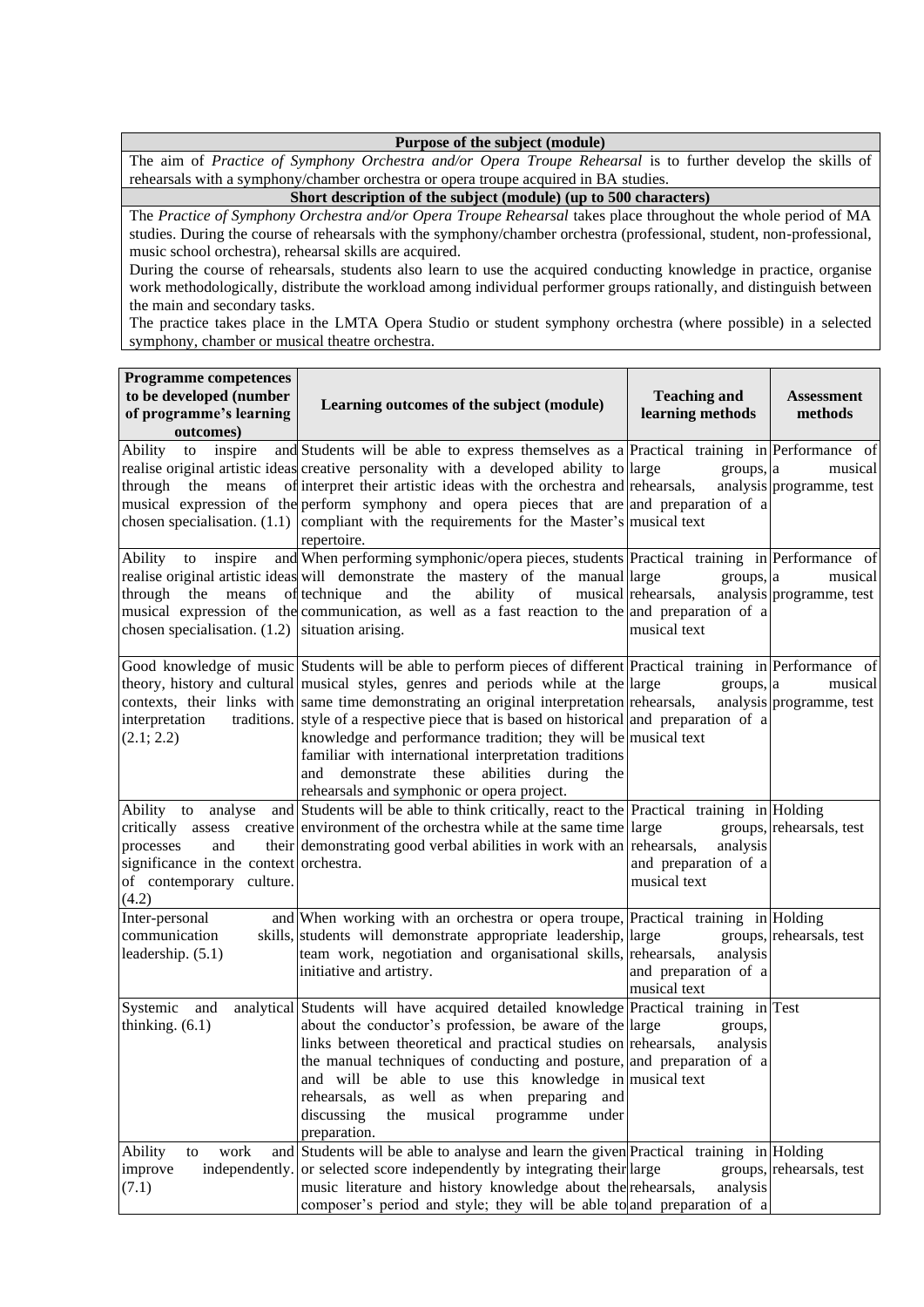|  | work and improve independently. | tex<br>19102 |  |
|--|---------------------------------|--------------|--|
|  |                                 |              |  |

|                                                                                                 | <b>Contact hours</b> |                          |          |                                                |                                               |                                                           |                               |                    | <b>Self-study hours and assignments</b> |                                                                                                                                                                                    |  |  |
|-------------------------------------------------------------------------------------------------|----------------------|--------------------------|----------|------------------------------------------------|-----------------------------------------------|-----------------------------------------------------------|-------------------------------|--------------------|-----------------------------------------|------------------------------------------------------------------------------------------------------------------------------------------------------------------------------------|--|--|
| <b>Topics</b>                                                                                   | Theoretical lectures | activities<br>Individual | Seminars | .드<br>training<br>orouns<br>Practical<br>Ilema | .日<br>training<br>ormaro<br>Practical<br>arge | the<br>$\frac{1}{2}$ xam/consultations<br>Preparation for | credit<br>Exam/course<br>test | Total contact work | hours<br>Self-study                     | <b>Assignments</b>                                                                                                                                                                 |  |  |
| 1. Observation<br>and<br>analysis of the process<br>of<br>repertoire<br>preparation/rehearsals. |                      |                          |          | 24                                             |                                               |                                                           |                               | 24                 | 133                                     | Studies of musical text, audio and<br>video<br>recordings,<br>literature,<br>and<br>analysis of the rehearsal process                                                              |  |  |
| 2. Rehearsals of the<br>orchestra/opera troupe.                                                 |                      |                          |          | 8                                              |                                               |                                                           |                               | 8                  | <b>100</b>                              | Studies of musical text, audio and<br>recordings,<br>video<br>literature,<br>and<br>practical training in large groups,<br>planning of the rehearsal process, self-<br>evaluation. |  |  |
| Course credit test.<br>3.                                                                       |                      |                          |          |                                                |                                               |                                                           | $\overline{2}$                | $\mathbf{2}$       |                                         |                                                                                                                                                                                    |  |  |
| <b>Total:</b>                                                                                   |                      |                          |          | 32                                             |                                               |                                                           | $\mathbf{2}$                  | 34                 | 233                                     |                                                                                                                                                                                    |  |  |

| <b>Assessment</b>     | Weight,                           | <b>Deadline for</b> | <b>Assessment criteria</b>                                                                                                                                                                                                                                                                                                                                                                                                                                                                                                                                                                                                                                                                                                                                            |
|-----------------------|-----------------------------------|---------------------|-----------------------------------------------------------------------------------------------------------------------------------------------------------------------------------------------------------------------------------------------------------------------------------------------------------------------------------------------------------------------------------------------------------------------------------------------------------------------------------------------------------------------------------------------------------------------------------------------------------------------------------------------------------------------------------------------------------------------------------------------------------------------|
| strategy              | $\frac{0}{0}$                     | completing          |                                                                                                                                                                                                                                                                                                                                                                                                                                                                                                                                                                                                                                                                                                                                                                       |
|                       |                                   | the                 |                                                                                                                                                                                                                                                                                                                                                                                                                                                                                                                                                                                                                                                                                                                                                                       |
|                       |                                   |                     |                                                                                                                                                                                                                                                                                                                                                                                                                                                                                                                                                                                                                                                                                                                                                                       |
| Course<br>credit test | 100<br>$\frac{0}{0}$<br>$(70+30)$ | assignments         | 1. Holding of the rehearsal of the symphony/chamber orchestra<br>(conducting).<br>Assessment criteria:<br>Originality of interpretation;<br>$\bullet$<br>Accurate performance of the repertoire in terms of musical text;<br>$\bullet$<br>Manual abilities;<br>Sense of style, genre and form;<br>Artistry and convincingness, quality of musical expression;<br>Ability to communicate and cooperate with orchestra artists;<br>٠<br>Purposefulness and argumentation of creative assignments and<br>remarks.<br><b>2. Test:</b><br>a) Analysis of the performed programme and substantiation of interpretation;<br>b) Analysis of the process of rehearsals (orally);<br>c) Plans of rehearsals held (in writing) and analysis of their implementation<br>(orally). |
|                       |                                   |                     | The following is assessed:                                                                                                                                                                                                                                                                                                                                                                                                                                                                                                                                                                                                                                                                                                                                            |
|                       |                                   |                     | Knowledge (history of music performance and interpretation theory,<br>٠<br>cultural contexts and so on);                                                                                                                                                                                                                                                                                                                                                                                                                                                                                                                                                                                                                                                              |
|                       |                                   |                     | Fluency and substantiation of argumentation of the process analysis,<br>$\bullet$<br>information sources.                                                                                                                                                                                                                                                                                                                                                                                                                                                                                                                                                                                                                                                             |

| <b>Author</b>                  | <b>Publicati</b><br>on date<br>(year) | <b>Title</b>           | No. of<br>periodical or<br>volume | Publisher (place,<br>publishing office)<br>or web link              |  |  |
|--------------------------------|---------------------------------------|------------------------|-----------------------------------|---------------------------------------------------------------------|--|--|
| <b>Required study material</b> |                                       |                        |                                   |                                                                     |  |  |
| Schuller, G.                   | 1997                                  | The Compleat Conductor |                                   | York,<br><b>New</b><br>Oxford<br>Oxford:<br><b>University Press</b> |  |  |
| Мусин, И.                      | 1967                                  | Техника дирижирования  |                                   | Ленинград:<br>«Музыка»                                              |  |  |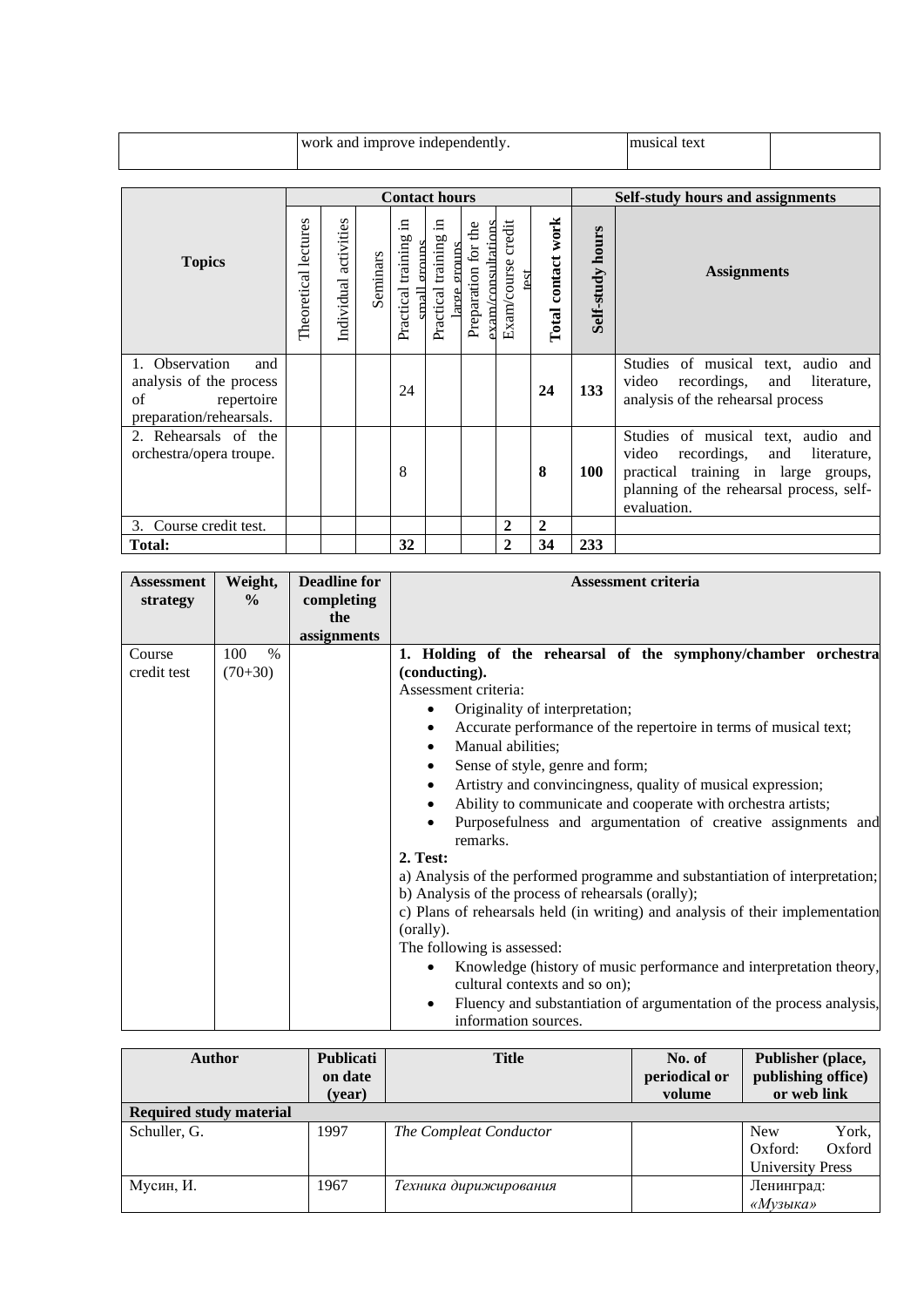| <b>Additional study material</b> |      |                                     |                     |
|----------------------------------|------|-------------------------------------|---------------------|
| Barenboim, D.                    | 2003 | A Life In Music                     | Arcade Books        |
| Chesterman R.                    | 1992 | in<br>Conversation:<br>Conductors   | Lime light edition  |
|                                  |      | Herbert Von Karajan, Sir George     |                     |
|                                  |      | Solti, Carlo Maria Giulini, Claudio |                     |
|                                  |      | Abbado, E. Ormandy, Richardo        |                     |
|                                  |      | Muti, James Levine                  |                     |
| Gardiner, J. E.                  | 1999 | Die Gegenwart des musikalischen     | Residenz Verlag     |
|                                  |      | Vergangenheit. Meisterwerke der     |                     |
|                                  |      | Musik in der Dirigenten-Werkstatt   |                     |
| Geniušas, R.                     | 1973 | Dirigavimas ir Lietuvos dirigentai  | <b>Vilnius</b>      |
| Harnoncourt, N.                  | 1976 | Musik als Klangrede. Essays und     | Residenz Verlag     |
|                                  |      | Vorträge                            |                     |
| Klenickis, A.                    | 1958 | Instrumentinio koncerto dirigavimas | Vilnius: Laikraščių |
|                                  |      |                                     | ir žurnalų leidykla |
| Lebrecht, N.                     | 1991 | The Maestro Myth                    | London: Simon &     |
|                                  |      |                                     | Schuster            |
| Ross, A.                         | 2007 | The Rest Is Noise: Listening To The | New York: Picador   |
|                                  |      | <b>Twentieth Century</b>            |                     |
| Хайкин, Б.                       | 1984 | Беседы о дирижерском ремесле        | Москва:             |
|                                  |      |                                     | «Советский          |
|                                  |      |                                     | <b>КОМПОЗИТОР»</b>  |

#### **OPERA DRAMATURGY**

### **HISTORY AND THEORY OF MUSIC INTERPRETATION**

<span id="page-8-1"></span><span id="page-8-0"></span>The study subject description is currently being updated or translated. For the previous version of the description, please contact the Study Programmes Office by e-mail [viktorija.papieve@lmta.lt](mailto:viktorija.papieve@lmta.lt)

#### **BASICS OF RESEARCH PAPER**

<span id="page-8-2"></span>

| Subject (module) title                                                                                                                                                                                                                                                                                                                                                                                                                                                                             |                                                         |                                                | Code                 |      | Study programme (s)              |  |  |  |
|----------------------------------------------------------------------------------------------------------------------------------------------------------------------------------------------------------------------------------------------------------------------------------------------------------------------------------------------------------------------------------------------------------------------------------------------------------------------------------------------------|---------------------------------------------------------|------------------------------------------------|----------------------|------|----------------------------------|--|--|--|
| <b>Basics of Research Paper</b>                                                                                                                                                                                                                                                                                                                                                                                                                                                                    |                                                         | Music Performance, Composition                 |                      |      |                                  |  |  |  |
|                                                                                                                                                                                                                                                                                                                                                                                                                                                                                                    |                                                         | Department where the subject<br>is implemented |                      |      |                                  |  |  |  |
| Coordinator: assoc. prof. dr. Laima Budzinauskienė.                                                                                                                                                                                                                                                                                                                                                                                                                                                |                                                         |                                                |                      |      | Department of Arts Management    |  |  |  |
| Other: assoc. prof. dr. Eglė Šeduikytė-Korienė.                                                                                                                                                                                                                                                                                                                                                                                                                                                    |                                                         |                                                |                      |      |                                  |  |  |  |
|                                                                                                                                                                                                                                                                                                                                                                                                                                                                                                    | <b>Study cycle</b>                                      |                                                |                      |      | Type of the course unit (module) |  |  |  |
| Second (Master)                                                                                                                                                                                                                                                                                                                                                                                                                                                                                    |                                                         |                                                | Compulsory           |      |                                  |  |  |  |
| <b>Mode of delivery</b>                                                                                                                                                                                                                                                                                                                                                                                                                                                                            | Semester or period when the course unit is              |                                                |                      |      | Language (s) of instruction      |  |  |  |
|                                                                                                                                                                                                                                                                                                                                                                                                                                                                                                    |                                                         | delivered/study programme                      |                      |      |                                  |  |  |  |
| Classwork                                                                                                                                                                                                                                                                                                                                                                                                                                                                                          | 2 <sup>nd</sup> semester/Music Performance, Composition |                                                |                      |      | Lithuanian                       |  |  |  |
|                                                                                                                                                                                                                                                                                                                                                                                                                                                                                                    |                                                         | <b>Prerequisites</b>                           |                      |      |                                  |  |  |  |
| <b>Preliminary requirements:</b>                                                                                                                                                                                                                                                                                                                                                                                                                                                                   |                                                         |                                                |                      |      | Minor requirements (if any):     |  |  |  |
| Bachelor's degree.                                                                                                                                                                                                                                                                                                                                                                                                                                                                                 |                                                         |                                                |                      | None |                                  |  |  |  |
| <b>Number of ECTS credits</b>                                                                                                                                                                                                                                                                                                                                                                                                                                                                      | <b>Total student's load</b>                             |                                                | <b>Contact hours</b> |      | <b>Self-study hours</b>          |  |  |  |
| 5                                                                                                                                                                                                                                                                                                                                                                                                                                                                                                  | 133                                                     | 32                                             |                      |      | 101                              |  |  |  |
|                                                                                                                                                                                                                                                                                                                                                                                                                                                                                                    |                                                         | Purpose of the subject (module)                |                      |      |                                  |  |  |  |
| The purpose of the subject Basics of Research Paper is to introduce students to the main theoretical approaches to<br>research activity, as well as principles and forms of research, to develop their practical skills of research activity and<br>their skills of critical thinking, to help students shape their personal attitude, to develop the ability to assess a certain<br>phenomenon analytically, express their thoughts, substantiate in an argument-based manner and to defend their |                                                         |                                                |                      |      |                                  |  |  |  |

statements, and to be able to independently find and select the necessary information. **Short description of the subject (module) (up to 500 characters)**

*Basics of Research Paper* is an applied discipline of art studies, which reflects the objective of scientific perception that is typical of the second cycle university studies. During the lectures the main theoretical approaches to research activity are outlined, students are introduced to the principles and forms of research, they develop practical skills of research activity, they also develop skills to think critically, to shape their personal attitude, to assess analytically, to express their thoughts, to substantiate in an argument-based manner and to defend their statements. Students are taught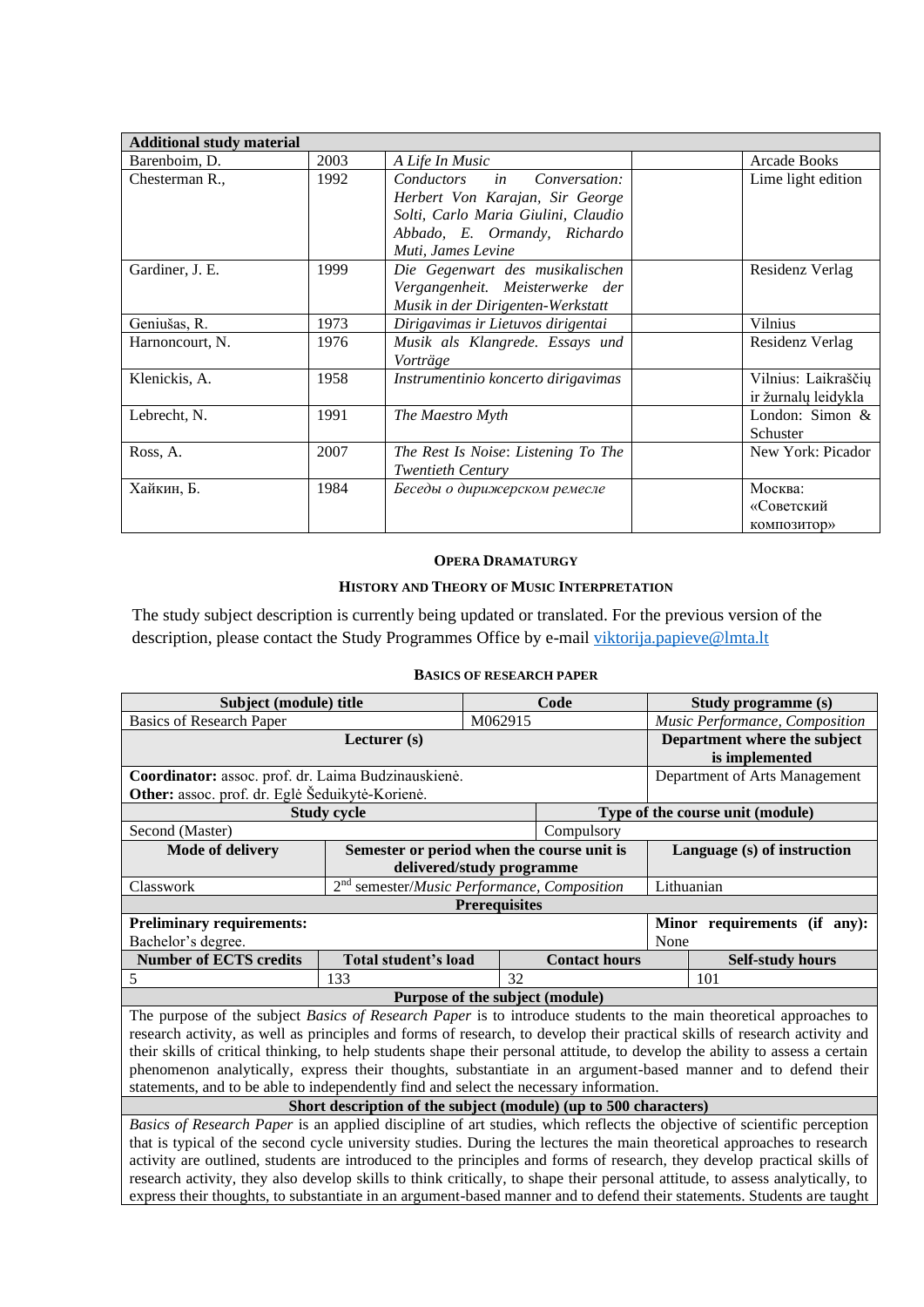to refer to the knowledge accumulated during the studies and experience of practical artistic activity and to generalise them, to be able to independently find and select the necessary information.

| Programme competences to be<br>developed (number of programme's<br>learning outcomes)                                                                                                                                                  | Learning outcomes of the course<br>unit (module)                                                                                                                                                                                                                                           | <b>Teaching and</b><br>learning<br>methods | <b>Assessment</b><br>methods |  |
|----------------------------------------------------------------------------------------------------------------------------------------------------------------------------------------------------------------------------------------|--------------------------------------------------------------------------------------------------------------------------------------------------------------------------------------------------------------------------------------------------------------------------------------------|--------------------------------------------|------------------------------|--|
| Music Performance: Ability to analyse<br>and critically assess creative processes<br>and their significance in the context of<br>contemporary culture. (4.2)<br>Composition: Ability to think critically<br>and self-critically. (2.1) | Students will demonstrate critical<br>thinking and verbal abilities when<br>introducing art research.                                                                                                                                                                                      | Seminars                                   | Exam                         |  |
| <i>Music Performance:</i> Ability to conduct<br>independent scientific research and<br>present it. $(8.1)$<br>Composition: Ability to integrate into<br>different musical, social and cultural<br>contexts. $(8.1)$                    | Students will have a good knowledge<br>of specific features of the history and<br>theory of art, and key methods of<br>research; they will be able to refer to<br>the knowledge accumulated during the<br>studies and experience of practical<br>artistic activity and to generalise them. | Lectures,<br>seminars                      | Paper<br>work,<br>exam       |  |
| Music Performance: Knowledge<br>of<br>professional field and perception of<br>one's own profession. (6.1)<br><i>Composition:</i> Knowledge of different<br>musical contexts. (7.1)                                                     | Students will demonstrate basic skills<br>of practical research activity, will<br>know how to analyse art phenomena,<br>to make theoretical statements and<br>critical assessments in an argument-<br>based manner.                                                                        | Lectures,<br>seminars                      | Paper<br>work,<br>exam       |  |

|                                                                                       |                          |                       |          |                                       |                                       |                                                      |                         |                    |                  |                    | Time (hours) and assignments of contact and self-study hours            |
|---------------------------------------------------------------------------------------|--------------------------|-----------------------|----------|---------------------------------------|---------------------------------------|------------------------------------------------------|-------------------------|--------------------|------------------|--------------------|-------------------------------------------------------------------------|
| <b>Topics</b>                                                                         | Lectures in large groups | Individual activities | Seminars | groups<br>Practical training in small | groups<br>Practical training in large | exam/rehearsals/consultations<br>Preparation for the | Exam/course credit test | Total contact work | Self-study hours | Practical training | <b>Assignments</b>                                                      |
| 1. Introduction. Concept of art.                                                      | $\mathbf{1}$             |                       |          |                                       |                                       |                                                      |                         | $\mathbf{1}$       | $\mathbf 2$      |                    | Analysis of literature                                                  |
| of<br>2.<br><b>Stages</b><br>and procedures<br>research.                              | $\overline{2}$           |                       |          |                                       |                                       |                                                      |                         | $\overline{2}$     | $\overline{4}$   |                    | scientific<br>and<br>publications                                       |
| 3. Subject, goals and objectives of<br>research.                                      | 2                        |                       |          |                                       |                                       |                                                      |                         | $\overline{2}$     | 6                |                    |                                                                         |
| Sources and<br>literature<br>4.<br>of<br>research.                                    | $\mathbf{1}$             |                       |          |                                       |                                       |                                                      |                         | $\mathbf{1}$       | 6                |                    |                                                                         |
| 5. Methods and methodology of<br>research.                                            | 2                        |                       |          |                                       |                                       |                                                      |                         | $\overline{2}$     | 6                |                    |                                                                         |
| 6. Art as subject of research<br>(specific features of history and<br>theory of art). | 2                        |                       |          |                                       |                                       |                                                      |                         | $\overline{2}$     | 6                |                    | Analysis of literature<br>and<br>scientific<br>publications,<br>written |
| 7. Subject of research and its<br>attributes<br>(macro-system<br>approach).           | $\overline{2}$           |                       |          |                                       |                                       |                                                      |                         | $\mathbf{2}$       | 6                |                    | tasks                                                                   |
| 8. Subject of research and its<br>attributes<br>(micro-system<br>approach).           | 2                        |                       |          |                                       |                                       |                                                      |                         | $\overline{2}$     | 6                |                    |                                                                         |
| 9. Art objects (author $-$ performer<br>$-$ listener).                                | 2                        |                       |          |                                       |                                       |                                                      |                         | $\overline{2}$     | 6                |                    |                                                                         |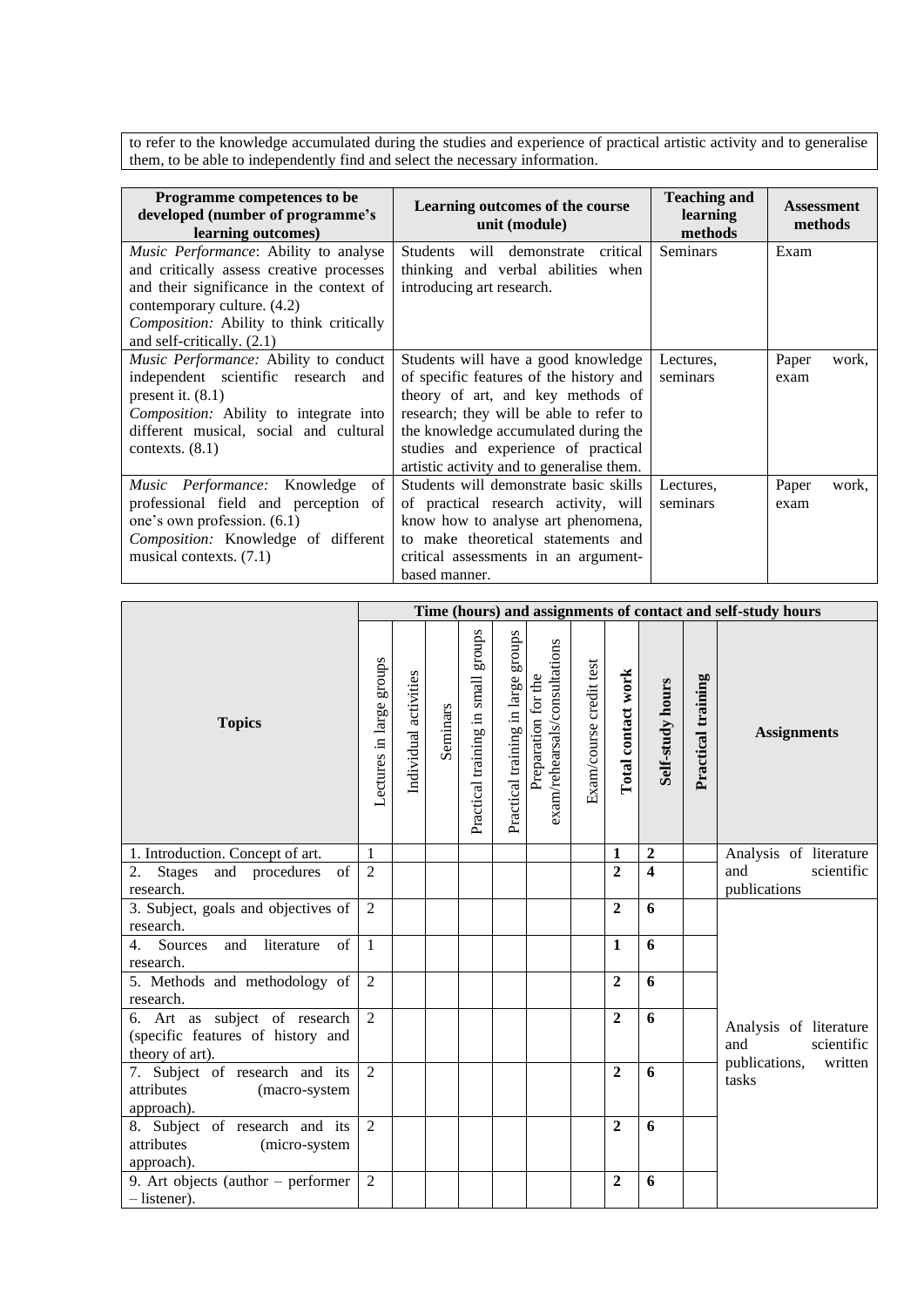| (0). Preparation for research paper. |    |   | ∸          |  |   | 14                 | $\overline{a}$<br>ູບພ | Paper work |
|--------------------------------------|----|---|------------|--|---|--------------------|-----------------------|------------|
| $\blacksquare$<br>Exam               |    |   |            |  | ∼ |                    |                       |            |
| <b>Total</b>                         | 10 | υ | $\sqrt{2}$ |  | ∼ | $\sim$ $\sim$<br>◡ | 101                   |            |

| <b>Assessment</b><br>strategy | Weight,<br>$\frac{6}{9}$ | Deadline for<br>completing the<br>assignments | <b>Assessment criteria</b>                                                                                                                                                                                                                                 |
|-------------------------------|--------------------------|-----------------------------------------------|------------------------------------------------------------------------------------------------------------------------------------------------------------------------------------------------------------------------------------------------------------|
| Paper work 1                  | 20 %                     | In March                                      | Developing research subject, goal and objectives and their                                                                                                                                                                                                 |
| Paper work 2                  | 30 %                     | In May                                        | consistency.                                                                                                                                                                                                                                               |
| Exam<br>(paper)<br>work $3)$  | 50 %                     | During<br>exam<br>session                     | Appropriateness of the chosen research methodology<br>and<br>arguments to ground it.<br>Appropriateness of the choice of sources and literature for research.<br>Compliance with formal requirements for a paper work.<br>Oral presentation of paper work. |

| <b>Author</b>                                 | <b>Publication</b><br>date (year) | <b>Title</b>                                             | No. of<br>periodical<br>or volume | Publisher (place,<br>publishing office)<br>or web link        |
|-----------------------------------------------|-----------------------------------|----------------------------------------------------------|-----------------------------------|---------------------------------------------------------------|
| <b>Required study material</b>                |                                   |                                                          |                                   |                                                               |
| Bitinas, B.; Rupšienė,<br>L.; Žydžiūnaitė, V. | 2008                              | Kokybinių<br>tyrimų<br>metodologija                      |                                   | Klaipėda                                                      |
| Kardelis, K.                                  | 2002                              | Mokslinių<br>tyrimu<br>metodologija ir metodai           |                                   | K:JUDEX                                                       |
| L:<br>Rieneker,<br>Jorgensen, P. S.           | 2003                              | Kaip rašyti mokslinį darbą                               |                                   | Vilnius: Aidai                                                |
| Rupšienė, L                                   | 2007                              | Kokybinio tyrimo<br>duomenu<br>rinkimo metodologija      |                                   | Klaipėda :<br>Klaipėdos<br>universiteto leidykla              |
| Tidikis, R.                                   | 2003                              | Socialiniu<br>tyrimų<br>metodologija                     |                                   | teisės<br>Vilnius: Lietuvos<br>universite to leidybos centras |
| Žydžiūnaitė, V.                               | 2006                              | Taikomųjų<br>tyrimų<br>metodologijos<br>charakteristikos |                                   | Vilnius:<br>Pedagoginės<br>profesinės raidos centras          |

# **POLITICS OF CULTURE AND DEVELOPMENT OF PROFESSIONAL ARTS**

<span id="page-10-0"></span>The study subject description is currently being updated or translated. For the previous version of the description, please contact the Study Programmes Office by e-mail [viktorija.papieve@lmta.lt](mailto:viktorija.papieve@lmta.lt)

# **FINAL RESEARCH PAPER**

<span id="page-10-1"></span>

| Subject (module) title                | Study programme (s)                                                                                |                      |                                                                                                                          |  |  |  |  |  |
|---------------------------------------|----------------------------------------------------------------------------------------------------|----------------------|--------------------------------------------------------------------------------------------------------------------------|--|--|--|--|--|
| <b>Final Research Paper</b>           |                                                                                                    | M086515              | Music Performance, Composition                                                                                           |  |  |  |  |  |
|                                       | Department where the subject is<br>implemented                                                     |                      |                                                                                                                          |  |  |  |  |  |
|                                       | Coordinator: assoc. prof. dr. Laima Budzinauskienė, assoc. prof. dr. Judita                        |                      | Department of Musicology                                                                                                 |  |  |  |  |  |
| Žukienė                               |                                                                                                    |                      |                                                                                                                          |  |  |  |  |  |
|                                       | <b>Study cycle</b>                                                                                 |                      | Type of the course unit (module)                                                                                         |  |  |  |  |  |
| Second (Master)                       |                                                                                                    |                      | Compulsory                                                                                                               |  |  |  |  |  |
| <b>Mode of delivery</b>               | Semester or period when the course unit is<br>delivered/study programme                            |                      | Language (s) of instruction                                                                                              |  |  |  |  |  |
| Classwork                             | 3 <sup>rd</sup><br>semester, 4 <sup>th</sup> semester/ <i>Music Performance</i> ,                  |                      | Lithuanian                                                                                                               |  |  |  |  |  |
|                                       | Composition                                                                                        |                      |                                                                                                                          |  |  |  |  |  |
|                                       | <b>Prerequisites</b>                                                                               |                      |                                                                                                                          |  |  |  |  |  |
|                                       | <b>Preliminary requirements:</b> competences acquired during the studies of                        |                      | Minor requirements (if any):                                                                                             |  |  |  |  |  |
| Bachelor of Arts, basics of research. |                                                                                                    |                      | None                                                                                                                     |  |  |  |  |  |
| <b>Number of ECTS credits</b>         | Total student's load                                                                               | <b>Contact hours</b> | <b>Self-study hours</b>                                                                                                  |  |  |  |  |  |
| $10(5+5)$                             | $266(133+133)$                                                                                     | $34(17+17)$          | $232(116+116)$                                                                                                           |  |  |  |  |  |
| Purpose of the subject (module)       |                                                                                                    |                      |                                                                                                                          |  |  |  |  |  |
|                                       |                                                                                                    |                      | The purpose of the subject is to develop students' scientific analytical competence, their ability of critical thinking, |  |  |  |  |  |
|                                       | and to provide skills for independent research and summarisation and dissemination of its results. |                      |                                                                                                                          |  |  |  |  |  |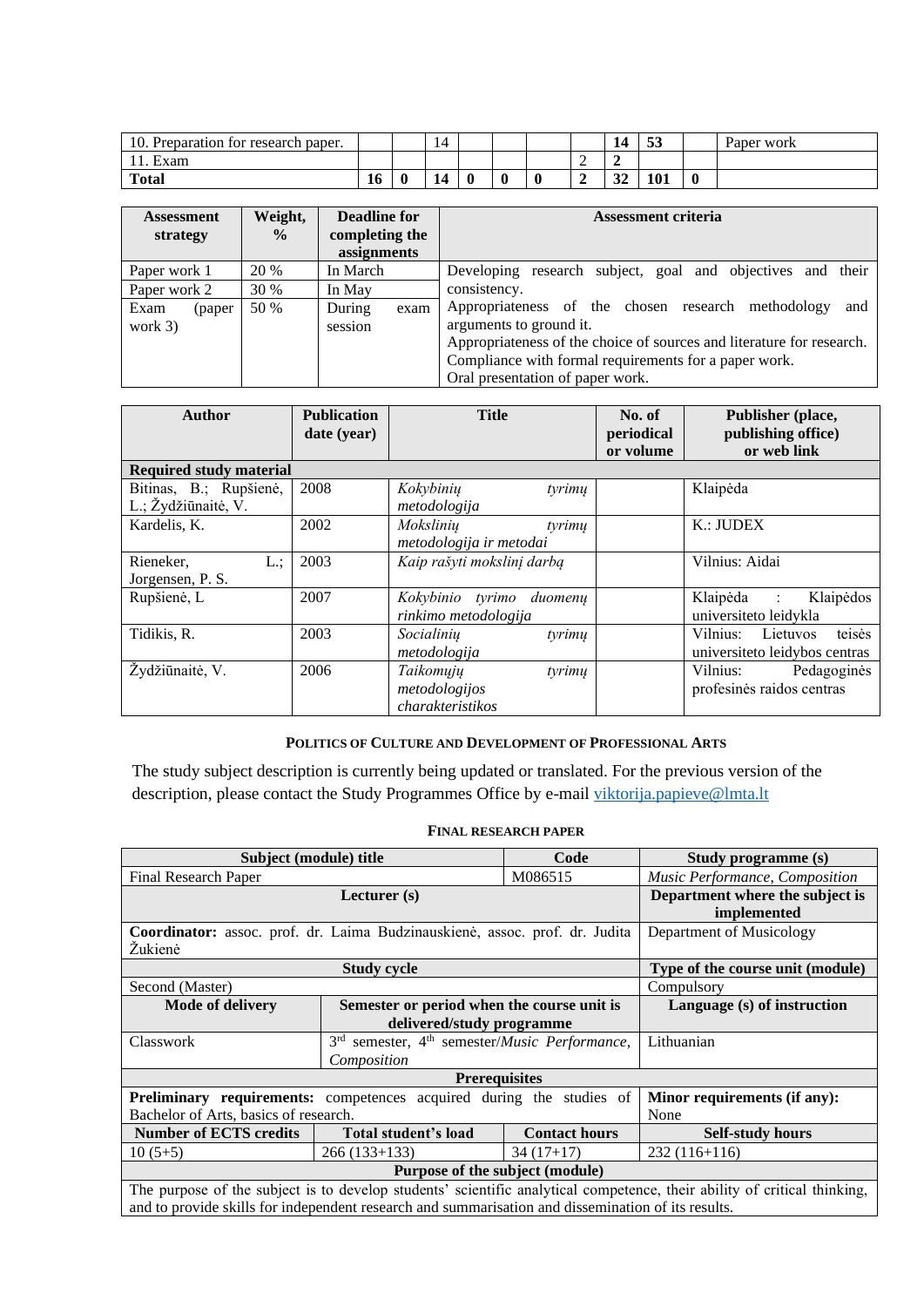### **Short description of the subject (module) (up to 500 characters)**

*Final Research Paper* is a subject of Master studies, the aim of which is to develop students' competences of scientific research work. The subject reflects the aspiration for scientific cognition necessary for the second cycle of university studies. A Master's research paper is prepared on a topic directly related to the final art project of the Master's studies. Practical skills of research activity are developed, as well as the ability to think critically, evaluate analytically, substantiate and defend one's statements, and express thoughts fluently. Students are taught to use the knowledge and experience of practical artistic activity accumulated during their studies, and to be able to independently collect information, analyse it, systematise and summarise it.

| Programme competences to be<br>developed (number of programme's<br>learning outcomes)                                                                                                                                                                                                                                                                                    | Learning outcomes of the course unit<br>(module)                                                                                                                                                                                                   | <b>Teaching and</b><br>learning<br>methods                                                           | <b>Assessment</b><br>methods         |
|--------------------------------------------------------------------------------------------------------------------------------------------------------------------------------------------------------------------------------------------------------------------------------------------------------------------------------------------------------------------------|----------------------------------------------------------------------------------------------------------------------------------------------------------------------------------------------------------------------------------------------------|------------------------------------------------------------------------------------------------------|--------------------------------------|
| Music Performance: Knowledge of<br>professional field and perception of                                                                                                                                                                                                                                                                                                  | During the presentation and the defence<br>of the final research paper (art research)                                                                                                                                                              | Individual<br>activities,                                                                            | Course<br>credit<br>test,            |
| one's own profession. (6.1)<br>Composition: Ability to think critically<br>and self-critically. (2.1)                                                                                                                                                                                                                                                                    | students<br>will<br>demonstrate<br>good<br>understanding of the profession of a<br>musician and critical thinking.                                                                                                                                 | discussions                                                                                          | defence                              |
| Music Performance: Interpersonal and<br>communication skills, leadership. (5.1)<br>Composition: Ability to think critically<br>and self-critically. (2.1)                                                                                                                                                                                                                | Students will demonstrate good verbal<br>abilities and skills of constructive,<br>argument-based<br>and<br>professional<br>interaction during the presentation and<br>defence of the art research.                                                 | Individual<br>activities,<br>discussions                                                             | Course<br>credit<br>test.<br>defence |
| Music Performance: Good knowledge<br>of music theory, history and cultural<br>contexts, their links with interpretation<br>traditions. $(2.1)$<br>Composition: Knowledge of different<br>musical contexts. (7.1)                                                                                                                                                         | Students will be able to substantiate art<br>research being conducted with practical<br>professional and theoretical knowledge<br>of art.                                                                                                          | Individual<br>activities,<br>analysis<br>of<br>literature<br>and<br>audio/video<br>sources.          | Course<br>credit<br>test.<br>defence |
| Music Performance: Ability to work<br>and to improve independently. (7.1)<br>Composition: Ability to work and to<br>improve independently. (1.1)                                                                                                                                                                                                                         | Students will be able to carry<br>out<br>individually<br>research<br>and<br>in<br>an<br>organised way on a topic related to final<br>art project, and describe it.                                                                                 | Individual<br>activities,<br>research<br>activities                                                  | Course<br>credit<br>test,<br>defence |
| Music Performance: Ability to conduct<br>independent scientific research. (8.1)<br>Composition:<br>Ability<br>to<br>conduct<br>independent scientific research. (5.1)                                                                                                                                                                                                    | Students will be able to outline research<br>goals and objectives related to the topic<br>of the final art project, ground the<br>choice of methods and sources, make<br>conclusions, and write a paper of no less<br>than 40 thousand characters. | Individual<br>activities,<br>analysis<br>of<br>audio/video<br>sources and data                       | Course<br>credit<br>test.<br>defence |
| Music Performance: Ability to conduct<br>independent scientific research. (8.1)<br>Composition:<br>Ability<br>to<br>conduct<br>independent scientific research. (5.1)                                                                                                                                                                                                    | Students will be able to summarise art<br>research and the results<br>obtained.<br>formulate conclusions, and provide<br>evaluations of art phenomena, taking<br>into account the wider cultural context.                                          | Individual<br>activities,<br>research<br>activities,<br>analysis<br>of<br>research<br>findings       | Course<br>credit<br>test.<br>defence |
| Music Performance: Ability to analyse<br>and to critically assess art processes<br>and their implications in the context of<br>contemporary culture, and to influence<br>the evolution of culture by being active<br>in professional art activity. $(4.1; 4.2)$<br>Composition: Ability to integrate into<br>different musical, social and cultural<br>contexts. $(8.1)$ | Students will be able to analyse the<br>cultural context and its developments,<br>enabling the evaluation of artistic<br>phenomena.                                                                                                                | Individual<br>activities,<br>analysis<br>of<br>audio/video<br>sources<br>and<br>data,<br>discussions | Course<br>credit<br>test.<br>defence |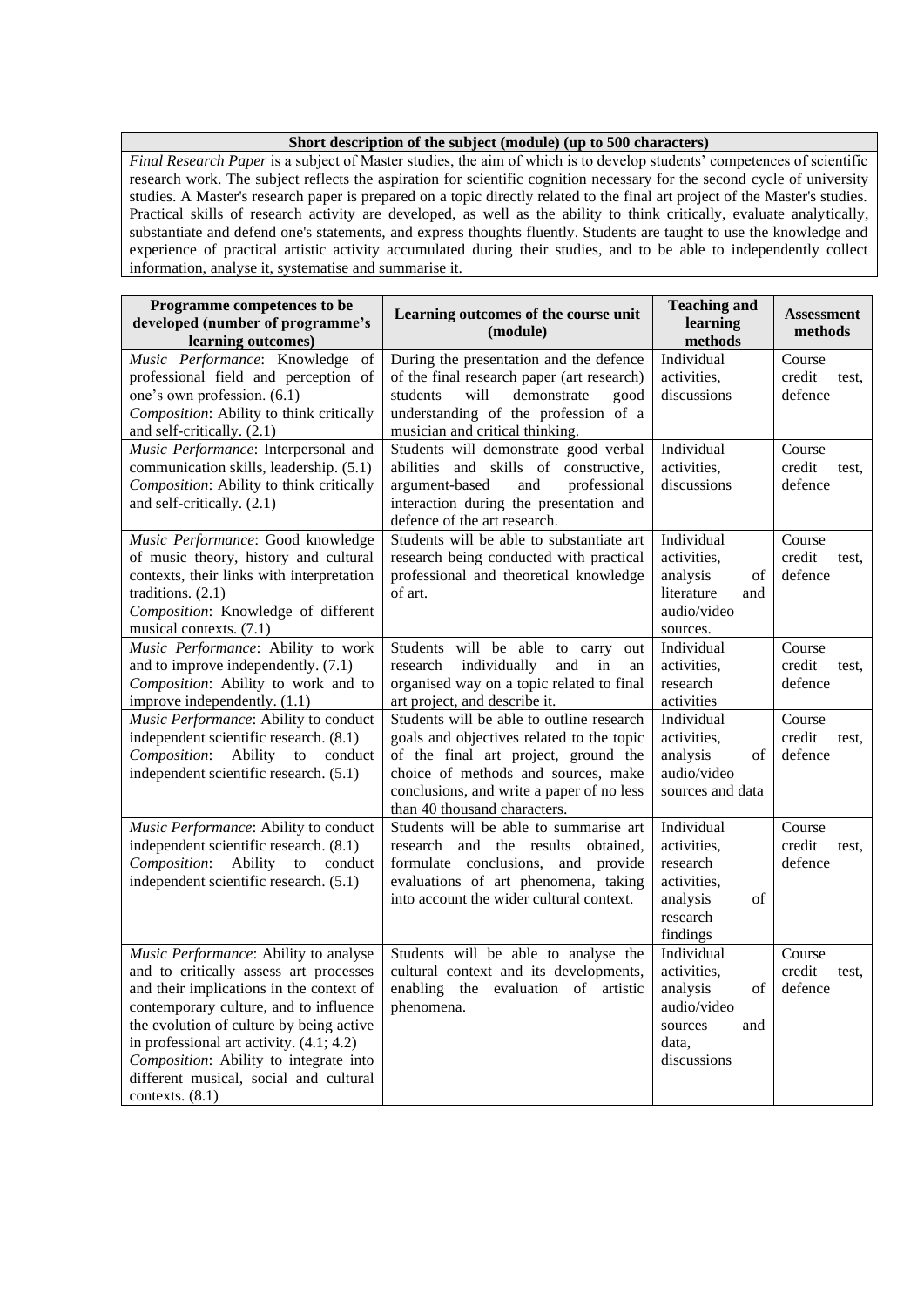|                                                                                                |                          | Time (hours) and assignments of contact and self-study hours |          |                                       |                                    |                     |                         |                         |                  |                                                                              |
|------------------------------------------------------------------------------------------------|--------------------------|--------------------------------------------------------------|----------|---------------------------------------|------------------------------------|---------------------|-------------------------|-------------------------|------------------|------------------------------------------------------------------------------|
| <b>Topics</b>                                                                                  | Lectures in large groups | Individual activities                                        | Seminars | groups<br>Practical training in small | Practical training in large groups | Preparation for the | Exam/course credit test | Total contact work      | Self-study hours | <b>Assignments</b>                                                           |
| $1st$ semester                                                                                 |                          |                                                              |          |                                       |                                    |                     |                         |                         |                  |                                                                              |
| 1. Formulation of the research topic<br>of<br>creation<br>the<br>research<br>and<br>programme. |                          | 3                                                            |          |                                       |                                    |                     |                         | $\mathbf{3}$            | 12               | Formulation of research topics<br>and goals, creation of a plan.             |
| 2. Data search and studies<br>of<br>literature.                                                |                          | 6                                                            |          |                                       |                                    |                     |                         | 6                       | 54               | Preparation of literature review.                                            |
| 3. Data analysis.                                                                              |                          | $\overline{4}$                                               |          |                                       |                                    |                     |                         | $\overline{\mathbf{4}}$ | 25               | Performing data analysis.                                                    |
| 4. Drafting a text of a research paper.                                                        |                          | 3                                                            |          |                                       |                                    |                     |                         | $\overline{\mathbf{3}}$ | 25               | Drafting a text of a research<br>paper (no less than 12 pages)               |
| 5. Course credit test                                                                          |                          |                                                              |          |                                       |                                    |                     | 1                       | $\mathbf{1}$            |                  |                                                                              |
| <b>Total</b>                                                                                   | $\bf{0}$                 | 16                                                           | $\bf{0}$ | $\mathbf{0}$                          | $\bf{0}$                           | $\bf{0}$            | $\mathbf{1}$            | 17                      | 116              |                                                                              |
| $2nd$ semester                                                                                 |                          |                                                              |          |                                       |                                    |                     |                         |                         |                  |                                                                              |
| 1. Analysis of research paper data.                                                            |                          | $\overline{4}$                                               |          |                                       |                                    |                     |                         | $\overline{\mathbf{4}}$ | 30               | Performing data analysis                                                     |
| 2. Systemising, generalising and<br>evaluating results of data analysis.                       |                          | $\overline{4}$                                               |          |                                       |                                    |                     |                         | $\overline{\mathbf{4}}$ | 30               | Systemising<br>evaluating<br>and<br>results                                  |
| 3. Drafting a text of a research paper                                                         |                          | $\overline{4}$                                               |          |                                       |                                    |                     |                         | $\boldsymbol{4}$        | 36               | Drafting a text of a research<br>paper (no less than 32 pages)               |
| 4. Developing conclusions.                                                                     |                          | $\overline{2}$                                               |          |                                       |                                    |                     |                         | $\overline{2}$          | 10               | Developing conclusions                                                       |
| 5. Finalising the paper and preparing                                                          |                          | $\overline{2}$                                               |          |                                       |                                    |                     |                         | $\overline{2}$          | 10               | Finalizing the paper, submitting                                             |
| for defence.                                                                                   |                          |                                                              |          |                                       |                                    |                     |                         |                         |                  | it for assessment, preparing for<br>the presentation of research<br>findings |
| 6. Defence.                                                                                    |                          |                                                              |          |                                       |                                    |                     | 1                       | $\mathbf{1}$            |                  |                                                                              |
| <b>Total</b>                                                                                   | $\bf{0}$                 | 16                                                           | $\bf{0}$ | $\bf{0}$                              | $\bf{0}$                           | $\bf{0}$            | $\mathbf{1}$            | 17                      | 116              |                                                                              |

| <b>Assessment strategy</b>             | Weight      | <b>Deadline for</b>           | <b>Assessment criteria</b>                   |  |  |
|----------------------------------------|-------------|-------------------------------|----------------------------------------------|--|--|
|                                        | $, \%$      | completing the<br>assignments |                                              |  |  |
| 1 <sup>st</sup> semester               |             |                               |                                              |  |  |
| Intermediate assessment (choosing)     | 30 %        | first<br>of<br>The<br>end     | Accuracy, relevance, links with art project. |  |  |
| the topic)                             |             | month                         |                                              |  |  |
| Course credit test:                    | 30 %        | During exam session           | Relevance,<br>appropriateness,               |  |  |
| 1. Literature review.                  |             |                               | comprehensiveness.                           |  |  |
| 2. Drafting a text of a research paper | 40 %        | During exam session           | Accuracy, relevance, originality, fluency of |  |  |
| (no less than 15,000 characters)       |             |                               | professional language.                       |  |  |
| $2nd$ semester                         |             |                               |                                              |  |  |
| Defence:                               | 50 %        | During exam session           | Accuracy, relevance, originality, high level |  |  |
| 1. Presentation of data, analysis,     |             | of the graduates              | of competence.                               |  |  |
| findings,<br>of<br>the<br>summary      |             |                               |                                              |  |  |
| conclusions                            |             |                               |                                              |  |  |
| 2. Drafting a text of a research paper | 20 %        |                               | Correctness of language, compliance of the   |  |  |
| (no less than 40,000 characters)       |             |                               | paper with the requirements                  |  |  |
| 3. Presentation and defence of a final | <b>30 %</b> |                               | Quality of the presentation, accuracy and    |  |  |
| research paper                         |             |                               | comprehensiveness of answers to the          |  |  |
|                                        |             |                               | questions, clear expression of thoughts.     |  |  |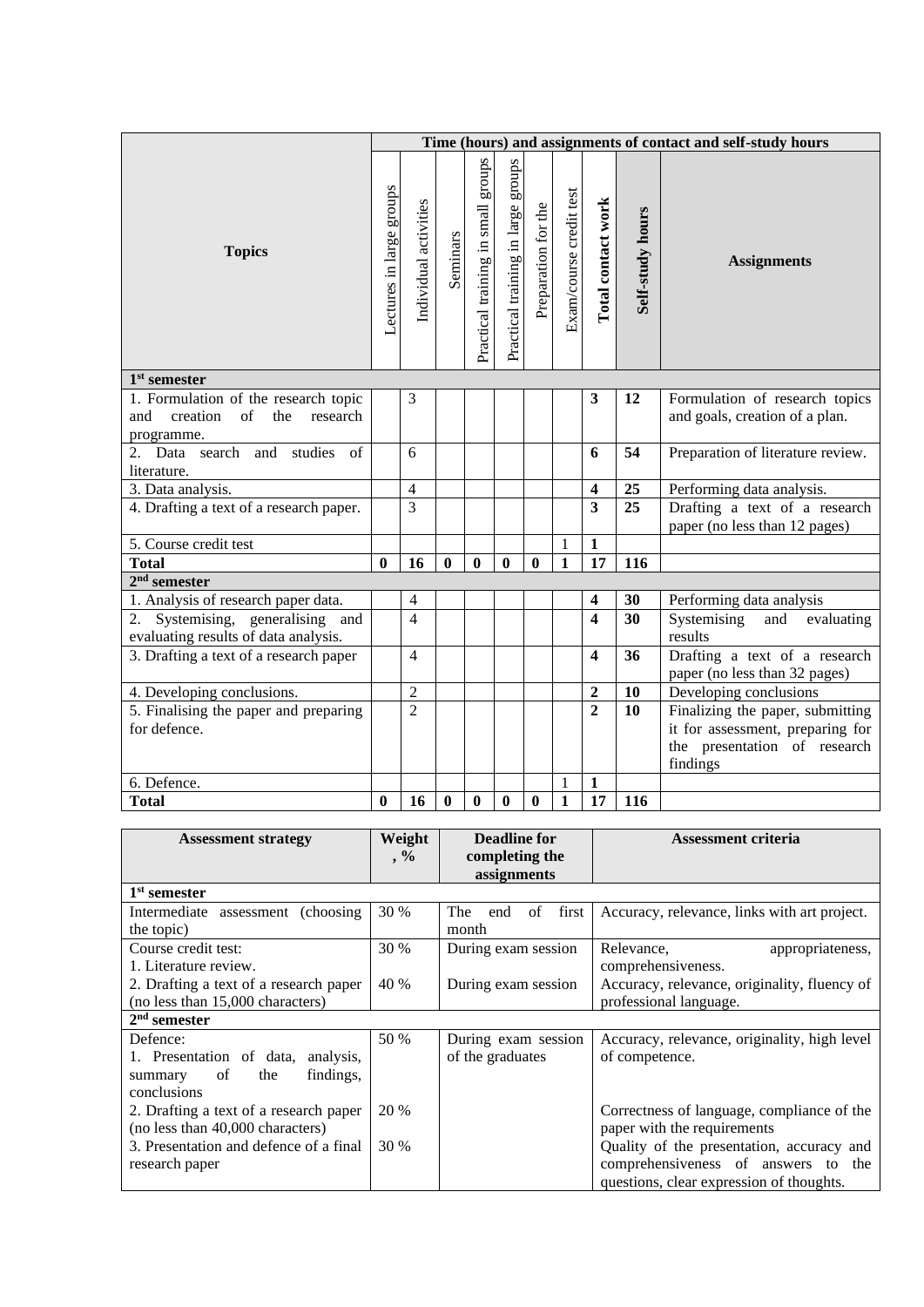| <b>Author</b>                    | <b>Publicatio</b><br>n date | <b>Title</b>                              | No. of<br>periodical or | Publisher (place,<br>publishing office) |
|----------------------------------|-----------------------------|-------------------------------------------|-------------------------|-----------------------------------------|
|                                  | (year)                      |                                           | volume                  | or web link                             |
| <b>Required study material</b>   |                             |                                           |                         |                                         |
| Gerulis, S.; Melnikas,           | 2004                        | Magistro mokslo darbas                    |                         | Vilnius: LMTA                           |
| L.                               |                             |                                           |                         |                                         |
| <b>Additional study material</b> |                             |                                           |                         |                                         |
| Kardelis, K.                     | 2002                        | Moksliniu<br>tyrimų<br>metodologija<br>ir |                         | Kaunas: JUDEX                           |
|                                  |                             | metodai                                   |                         |                                         |
| Rieneker,<br>L.:                 | 2003                        | Kaip rašyti mokslinį darbą                |                         | Vilnius: Aidai                          |
| Jorgensen, P.S.                  |                             |                                           |                         |                                         |

### **MASTER'S ART PROJECT**

<span id="page-13-0"></span>

|                                                                                                                                 | Subject (module) title                                                                                                      | Code                                                       | Study programme (s)         |  |  |
|---------------------------------------------------------------------------------------------------------------------------------|-----------------------------------------------------------------------------------------------------------------------------|------------------------------------------------------------|-----------------------------|--|--|
| Magistro<br>projektas<br>meno                                                                                                   | $sim$ foniniam M150317<br>(dirigavimas)                                                                                     |                                                            | Performance<br><i>Music</i> |  |  |
| orkestrui)/Master's<br>Art                                                                                                      | Project<br>(Symphony<br>Orchestra                                                                                           |                                                            | Orchestra<br>(Symphony)     |  |  |
| Conducting)                                                                                                                     |                                                                                                                             |                                                            | Conducting)                 |  |  |
|                                                                                                                                 | Lecturer $(s)$                                                                                                              |                                                            | Department where the        |  |  |
|                                                                                                                                 |                                                                                                                             |                                                            | subject is implemented      |  |  |
| Coordinator: doc. Modestas Pitrėnas.                                                                                            |                                                                                                                             |                                                            | Department of Conducting    |  |  |
|                                                                                                                                 | Other (s): prof. Juozas Domarkas, prof. Gintaras Rinkevičius, doc. Dainius Pavilionis, doc.                                 |                                                            |                             |  |  |
|                                                                                                                                 | Robertas Šervenikas, lect. Virgilijus Visockis, assist, Modestas Barkauskas.                                                |                                                            |                             |  |  |
|                                                                                                                                 | <b>Study cycle</b>                                                                                                          |                                                            | Type of the subject         |  |  |
|                                                                                                                                 |                                                                                                                             |                                                            | (module)                    |  |  |
| Second (Master)                                                                                                                 |                                                                                                                             |                                                            | Compulsory                  |  |  |
| <b>Mode of delivery</b>                                                                                                         | Semester or period when the subject is delivered/study                                                                      |                                                            | Language (s) of             |  |  |
|                                                                                                                                 | programme                                                                                                                   |                                                            | instruction                 |  |  |
| Classwork                                                                                                                       | 4 <sup>th</sup>                                                                                                             | semester/Music Performance (Symphony Orchestra Lithuanian, | English,                    |  |  |
|                                                                                                                                 | Conducting)                                                                                                                 |                                                            | Russian                     |  |  |
|                                                                                                                                 | <b>Prerequisites</b>                                                                                                        |                                                            |                             |  |  |
|                                                                                                                                 | <b>Preliminary requirements:</b> all the requirements of semesters 1 to 3 of the Music Minor requirements (if               |                                                            |                             |  |  |
| Performance Master's programme fulfilled.                                                                                       |                                                                                                                             |                                                            | any): none.                 |  |  |
| <b>Number of ECTS credits</b>                                                                                                   | <b>Total student's load</b>                                                                                                 | <b>Contact hours</b>                                       | <b>Self-study hours</b>     |  |  |
| 25                                                                                                                              | 667                                                                                                                         | 34                                                         | 633                         |  |  |
|                                                                                                                                 | Purpose of the subject (module)                                                                                             |                                                            |                             |  |  |
|                                                                                                                                 | The purpose of the preparation and defence of the Master's Art Project (Symphony Orchestra Conducting) (performance         |                                                            |                             |  |  |
|                                                                                                                                 | of a prepared artistic programme) is to reveal the artistic and creative abilities acquired in Master's studies, confirming |                                                            |                             |  |  |
| the awarded Master's degree.                                                                                                    |                                                                                                                             |                                                            |                             |  |  |
|                                                                                                                                 | Short description of the subject (module) (up to 500 characters)                                                            |                                                            |                             |  |  |
| The <i>Master's Art Project (Symphony Orchestra Conducting)</i> refers to the creation, preparation and performance of a        |                                                                                                                             |                                                            |                             |  |  |
|                                                                                                                                 | final musical programme that reveals the artistic and creative abilities acquired in Master's studies. During the course of |                                                            |                             |  |  |
| individual lectures and practical training, the artistic idea and artistic material of the final art project are selected under |                                                                                                                             |                                                            |                             |  |  |

individual lectures and practical training, the artistic idea and artistic material of the final art project are selected under the guidance of the teacher; the project preparation periods, the rehearsal calendar, and the concert plan are planned. The peculiarities of the interpretation of the selected musical works are discussed, students learn to perform them properly in terms of style, genre, form, interpretation and performance technique.

In parallel with the *Master's Art Project (Symphony Orchestra Conducting)*, the *Final Research Paper* is being prepared and defended, which presents art research related to the topics of the *Master's Art Project (Symphony Orchestra Conducting)*.

| <b>Programme competences to</b><br>be developed (number of<br>programme's learning<br>outcomes) | Learning outcomes of the<br>subject (module)                                    | <b>Teaching and learning methods</b>                                                                                  | <b>Assessment</b><br>methods |
|-------------------------------------------------------------------------------------------------|---------------------------------------------------------------------------------|-----------------------------------------------------------------------------------------------------------------------|------------------------------|
|                                                                                                 |                                                                                 | Ability to inspire and realise Students will prepare and perform Practical training in large groups, Performance of a |                              |
|                                                                                                 |                                                                                 | original artistic ideas through the programme of the final art rehearsals, analysis and preparation musical           |                              |
|                                                                                                 | the means of musical project distinguished by an of literature and musical text |                                                                                                                       | programme                    |
|                                                                                                 | expression of the chosen original artistic concept, while at                    |                                                                                                                       |                              |
| specialisation. $(1.1)$                                                                         | the same time demonstrating the                                                 |                                                                                                                       |                              |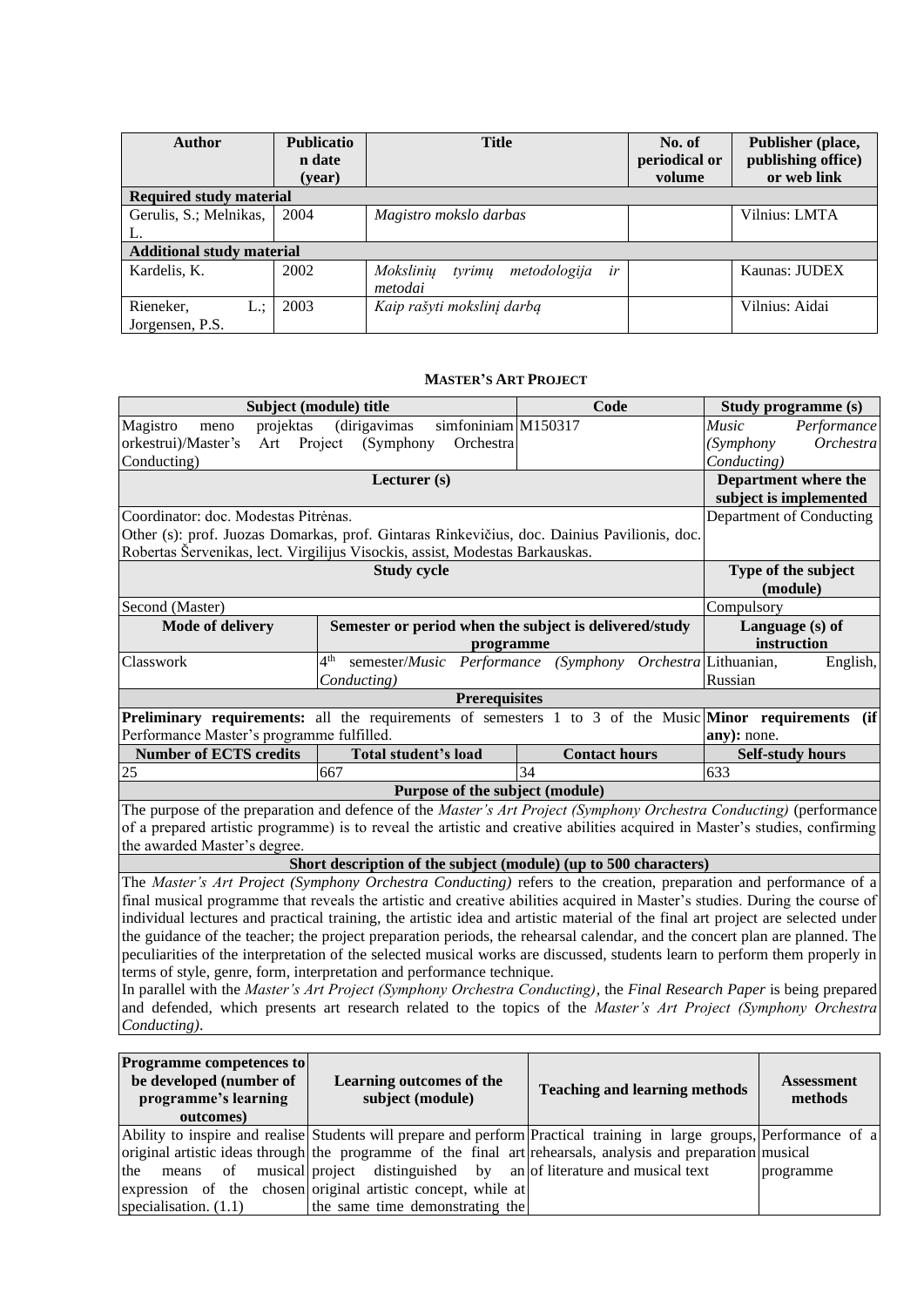|                               | ability to develop and express                                                             |                                                                                                                      |                     |
|-------------------------------|--------------------------------------------------------------------------------------------|----------------------------------------------------------------------------------------------------------------------|---------------------|
|                               | their artistic ideas, an individual                                                        |                                                                                                                      |                     |
|                               | concept of interpretation and                                                              |                                                                                                                      |                     |
|                               | original point of view.                                                                    |                                                                                                                      |                     |
|                               |                                                                                            | Ability to inspire and realise When performing the Master's art Practical training in large groups, Performance of a |                     |
|                               |                                                                                            | original artistic ideas through project, students will demonstrate rehearsals, analysis and preparation musical      |                     |
| the<br>of<br>means            | musical the ability to make a purposeful of literature and musical text                    |                                                                                                                      | programme           |
|                               | expression of the chosen use of the possibilities offered by                               |                                                                                                                      |                     |
| specialisation. $(1.2)$       | the<br>means<br>of the<br>manual                                                           |                                                                                                                      |                     |
|                               | technique in order to achieve the                                                          |                                                                                                                      |                     |
|                               | creative result, as well as a                                                              |                                                                                                                      |                     |
|                               | developed ability of musical                                                               |                                                                                                                      |                     |
|                               | communication.                                                                             |                                                                                                                      |                     |
|                               |                                                                                            | Good knowledge of music When performing the Master's art Practical training in large groups, Performance of a        |                     |
|                               |                                                                                            | theory, history and cultural project, students will demonstrate rehearsals, analysis and preparation musical         |                     |
|                               | contexts, their links with an original interpretation style of literature and musical text |                                                                                                                      | programme           |
| interpretation                | traditions. based on their knowledge about                                                 |                                                                                                                      |                     |
| (2.1)                         | the musical language, historical                                                           |                                                                                                                      |                     |
|                               | development and performance                                                                |                                                                                                                      |                     |
|                               | practice of the repertoire of the                                                          |                                                                                                                      |                     |
|                               | selected specialisation (individual                                                        |                                                                                                                      |                     |
|                               | periods, styles, genres, etc.).                                                            |                                                                                                                      |                     |
| Good knowledge of music By    | understanding                                                                              | the links Practical training in large groups, Performance of a                                                       |                     |
|                               |                                                                                            | theory, history and cultural between interpretation traditions rehearsals, preparation of a musical musical          |                     |
| contexts, their links with in | their<br>specialisation, text<br>traditions. international<br>performance                  |                                                                                                                      | programme           |
| interpretation<br>(2.2)       | standards and different contexts                                                           |                                                                                                                      |                     |
|                               | of artistic and cultural activity,                                                         |                                                                                                                      |                     |
|                               | students will be able to prepare                                                           |                                                                                                                      |                     |
|                               | and perform a conceptually                                                                 |                                                                                                                      |                     |
|                               | musical<br>integral<br>programme                                                           |                                                                                                                      |                     |
|                               | intended for a particular cultural                                                         |                                                                                                                      |                     |
|                               | and/or social context.                                                                     |                                                                                                                      |                     |
|                               |                                                                                            | Ability to broaden creative Students will have built up a Practical training in large groups, Performance of a       |                     |
|                               | experience through initiation representative concert repertoire rehearsals                 |                                                                                                                      | musical             |
| and<br>engagement<br>оf       | $\frac{1}{2}$ in of the scope that complies with                                           |                                                                                                                      | programme           |
|                               | independent artistic activity. the requirements for the Master's                           |                                                                                                                      |                     |
| (3.1)                         | degree<br>and<br>selected                                                                  |                                                                                                                      |                     |
|                               | specialisation; they will                                                                  |                                                                                                                      |                     |
|                               | demonstrate the gained concert                                                             |                                                                                                                      |                     |
|                               | experience when performing the                                                             |                                                                                                                      |                     |
|                               | final Master's art project.                                                                |                                                                                                                      |                     |
|                               |                                                                                            | Ability to broaden creative Students will demonstrate abilities Practical training in large groups, Performance of a |                     |
|                               | experience through initiation to develop artistic activity when rehearsals                 |                                                                                                                      | musical             |
| and<br>engagement<br>of       | in preparing and performing the final                                                      |                                                                                                                      | programme           |
|                               | independent artistic activity. Master's art programme in the                               |                                                                                                                      |                     |
| (3.2)                         | form of a public concert.                                                                  |                                                                                                                      |                     |
| Ability<br>to<br>analyse      | and By means of developed intellect Analysis                                               | and<br>preparation                                                                                                   | of Performance of a |
| critically<br>assess          | creative and erudition, students will be literature                                        | and audio recordings, musical                                                                                        |                     |
| processes<br>and              | their able to analyse and assess the discussions, rehearsals                               |                                                                                                                      | programme, test     |
|                               | significance in the context of results of the creative process                             |                                                                                                                      |                     |
| contemporary culture. (4.1)   | critically in different stages of                                                          |                                                                                                                      |                     |
|                               | preparation of the final art project;                                                      |                                                                                                                      |                     |
|                               | they will be able to apply these                                                           |                                                                                                                      |                     |
|                               | skills when predicting potential                                                           |                                                                                                                      |                     |
|                               | trends of cultural processes and                                                           |                                                                                                                      |                     |
|                               | possibilities for influencing them<br>with their artistic ideas.                           |                                                                                                                      |                     |
| Ability<br>analyse<br>to      |                                                                                            | and Students will have a developed Practical training in large groups, Performance of a                              |                     |
| critically<br>assess          |                                                                                            | creative ability of musical communication; rehearsals, analysis and preparation musical                              |                     |
|                               |                                                                                            |                                                                                                                      |                     |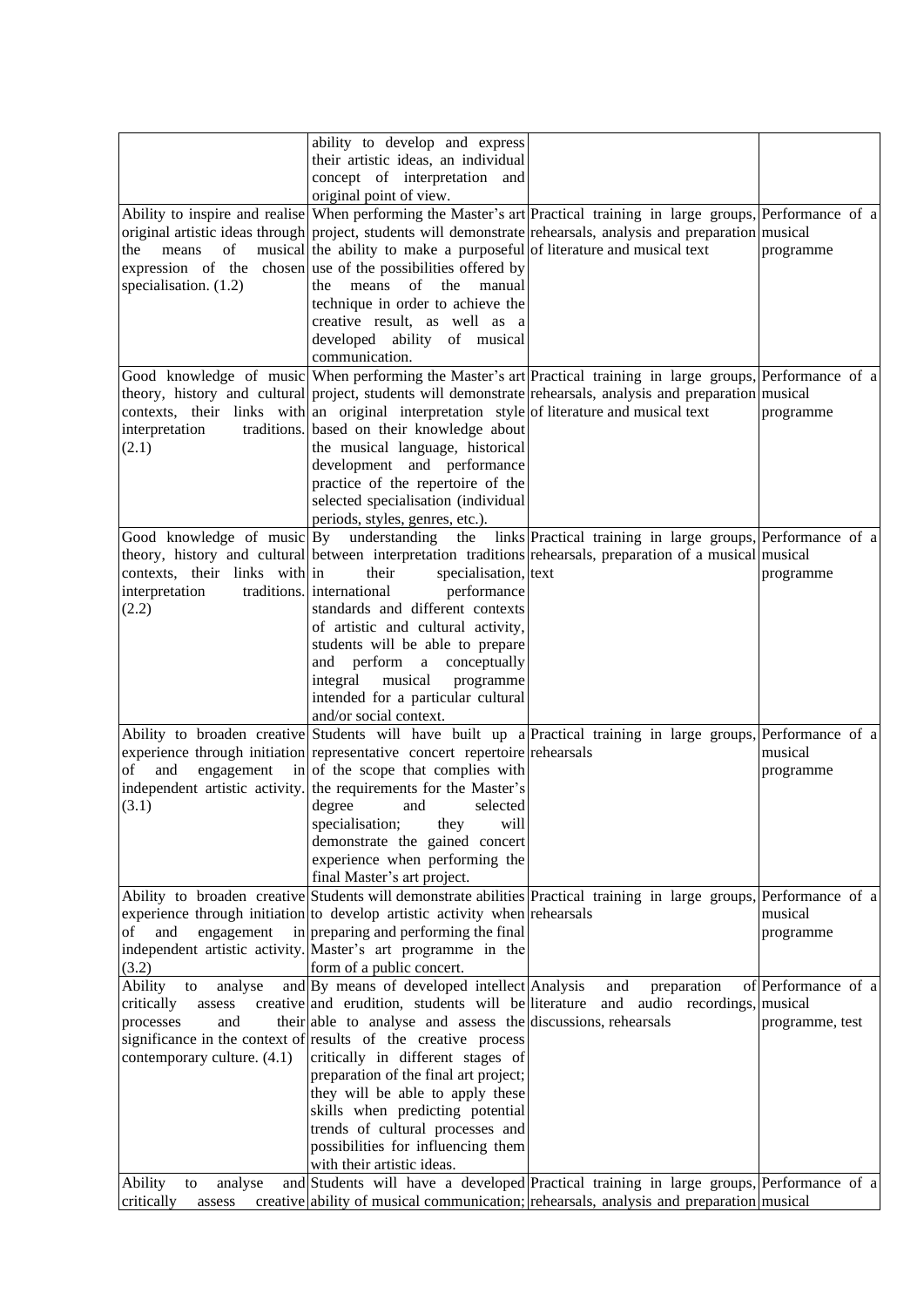| and<br>processes            | their they will be able to react fast and of a musical text    |                                                                                                            | programme |
|-----------------------------|----------------------------------------------------------------|------------------------------------------------------------------------------------------------------------|-----------|
|                             | significance in the context of change the processes of musical |                                                                                                            |           |
| contemporary culture. (4.2) | and<br>creation<br>performance                                 |                                                                                                            |           |
|                             | depending on the situation at all                              |                                                                                                            |           |
|                             | stages of final art project                                    |                                                                                                            |           |
|                             | preparation and presentation.                                  |                                                                                                            |           |
| Inter-personal              | and Students                                                   | will have gained Analysis of literature and audio Test                                                     |           |
| communication               |                                                                | skills, experience of constructive and recordings, discussions, rehearsals.                                |           |
| leadership. $(5.1)$         | well-founded<br>business-like                                  |                                                                                                            |           |
|                             | communication and be able to                                   |                                                                                                            |           |
|                             | cooperate constructively in the                                |                                                                                                            |           |
|                             | creative process of preparation of                             |                                                                                                            |           |
|                             | the final art project.                                         |                                                                                                            |           |
| Systemic<br>and             |                                                                | analytical Students will prepare and perform Analysis of literature and audio Performance of a             |           |
| thinking. $(6.1)$           |                                                                | the final art project by basing the recordings, discussions, practical musical                             |           |
|                             | idea<br>artistic<br>and                                        | its training in large groups, rehearsals. programme                                                        |           |
|                             | implementation on theoretical                                  |                                                                                                            |           |
|                             | sources and practical experience.                              |                                                                                                            |           |
|                             |                                                                | Ability to work and improve When preparing the programme Analysis of literature and audio Performance of a |           |
| independently. $(7.1)$      |                                                                | of the final art project, students recordings, practical training in musical                               |           |
|                             | will<br>be<br>able                                             | to learn large groups, rehearsals.                                                                         | programme |
|                             | independently,<br>integrate                                    |                                                                                                            |           |
|                             | knowledge and complete artistic                                |                                                                                                            |           |
|                             | tasks in an organised manner.                                  |                                                                                                            |           |

|                                                                                                                                                                                                                                                                                                                                                                                      |             | <b>Contact hours</b>     |          |                                       |                               |                                                          |                |                       |                  |                                                                                                                                                       |
|--------------------------------------------------------------------------------------------------------------------------------------------------------------------------------------------------------------------------------------------------------------------------------------------------------------------------------------------------------------------------------------|-------------|--------------------------|----------|---------------------------------------|-------------------------------|----------------------------------------------------------|----------------|-----------------------|------------------|-------------------------------------------------------------------------------------------------------------------------------------------------------|
| Topics (requirements for the<br>repertoire)                                                                                                                                                                                                                                                                                                                                          | Theoretical | Individual<br>activities | Seminars | Practical training<br>in small groups | Practical training<br>n large | Preparation for the<br>$\mathcal{S}$<br>exam/rehearsals/ | Exam/course    | Total contact<br>work | Self-study hours | <b>Assignments</b>                                                                                                                                    |
| 1. Development of the programme for<br>the Master's art project and the plan of<br>its preparation and rehearsals.<br>Requirements for the programme: three<br>large scope pieces. E.g., G. Mahler's<br>Symphony No. 1; R. Strauss' symphonic<br>poem Don Juan; I. Stravinsky's suite<br>Petrushka.<br>The programme is performed with one<br>of the Lithuanian symphony orchestras. |             | 3                        |          |                                       |                               |                                                          |                | $\mathcal{E}$         | 40               | Studies of musical text,<br>and audio and video<br>recordings, creation of<br>the work plan.                                                          |
| 2. Analysis and solutions of the artistic<br>idea of the Master's art project and its<br>implementation.                                                                                                                                                                                                                                                                             |             | $\overline{2}$           |          |                                       |                               |                                                          |                | $\mathcal{L}$         | 60               | Studies of musical text,<br>audio<br>video<br>and<br>recordings,<br>practical<br>training in large groups.                                            |
| 3. Analysis of musical score<br>and<br>solution of<br>individual<br>artistic<br>and<br>technical problems.                                                                                                                                                                                                                                                                           |             | 27                       |          |                                       |                               |                                                          |                | 27                    | 533              | Studies of musical text,<br>audio and video sources,<br>analysis of scores and<br>choral voices of musical<br>pieces, preparation of<br>musical text. |
| 4. Public hearing, defence of the Master's<br>art project (public performance of the<br>programme).                                                                                                                                                                                                                                                                                  |             |                          |          |                                       |                               |                                                          | $\overline{2}$ | $\overline{2}$        |                  |                                                                                                                                                       |
| Total:                                                                                                                                                                                                                                                                                                                                                                               |             | 32                       |          |                                       |                               |                                                          | $\overline{2}$ | 34                    | 533              |                                                                                                                                                       |

| <b>Assessment</b> | Weigh         | <b>Deadline for</b> | Assessment criteria |
|-------------------|---------------|---------------------|---------------------|
| strategy          | $\frac{0}{0}$ | completing          |                     |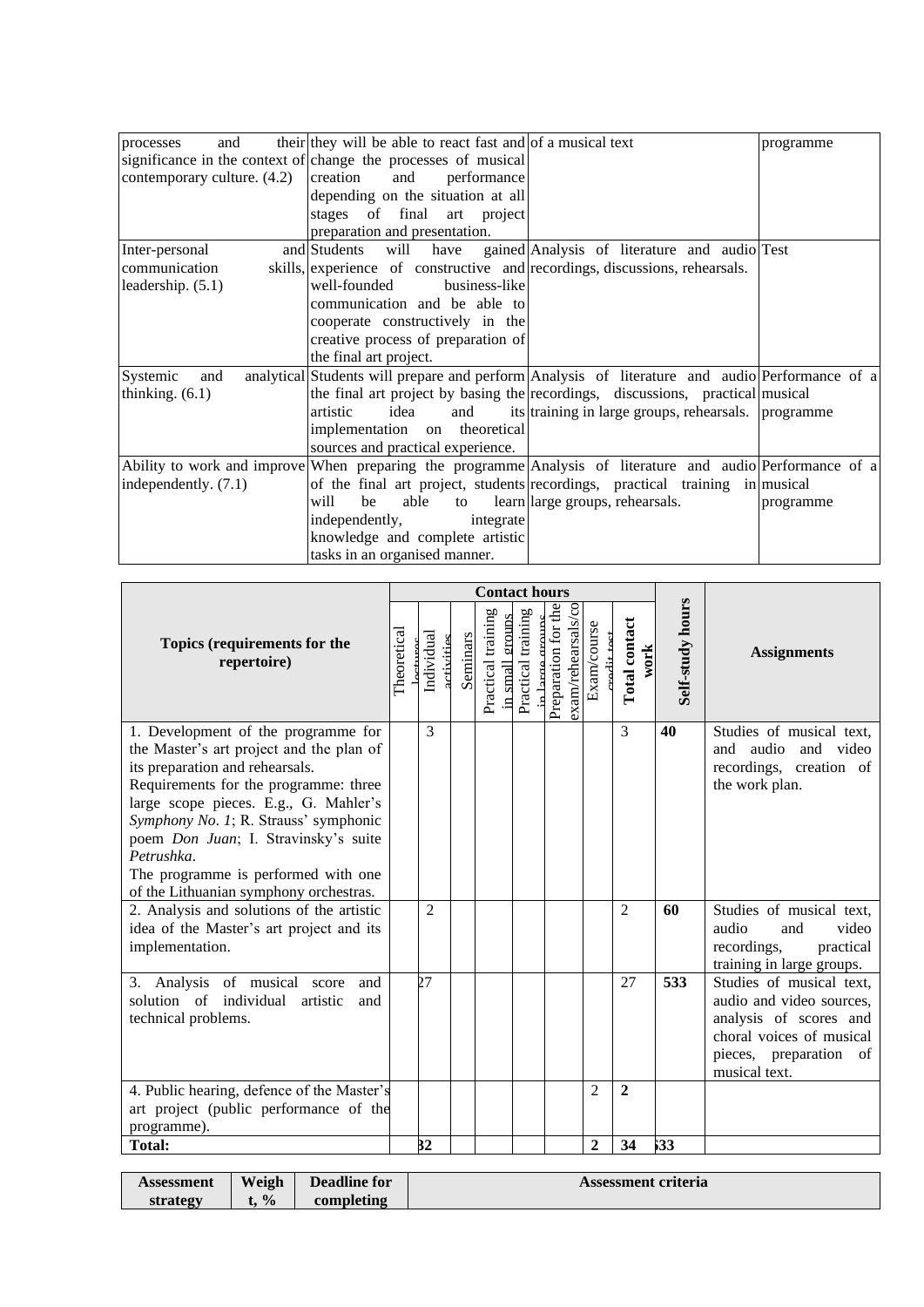|                |      | the             |                                                                              |
|----------------|------|-----------------|------------------------------------------------------------------------------|
|                |      | assignments     |                                                                              |
| Public hearing |      | By the start of | Requirements: at least half of the programme of the final art project        |
|                |      | the final exam  | with two accompanists is performed.                                          |
|                |      | session         | <b>Assessment criteria:</b>                                                  |
|                |      |                 | • Originality of interpretation;                                             |
|                |      |                 | • Accurate performance of the repertoire in terms of musical text;           |
|                |      |                 | • Manual abilities;                                                          |
|                |      |                 | • Sense of style, genre and form;                                            |
|                |      |                 | Artistry and convincingness, quality of musical expression.                  |
| Defence        |      | During<br>the   | Student is allowed to defend the final work (to perform the programme of     |
|                |      | final<br>exam   | the final art project) only after receiving a positive evaluation during the |
|                |      | session         | public hearing.                                                              |
| Performance    | 70 % |                 | Requirements for the programme of the final art project:                     |
| of a musical   |      |                 | Three large scope pieces. E.g.: G. Mahler's Symphony No. 1; R. Strauss'      |
| programme      |      |                 | symphonic poem Don Juan; I. Stravinsky's suite Petrushka. The                |
|                |      |                 | programme is performed with one of the Lithuanian symphony                   |
|                |      |                 | orchestras in the form of a concert.                                         |
|                |      |                 | <b>Assessment criteria:</b>                                                  |
|                |      |                 | • Originality of interpretation;                                             |
|                |      |                 | • Accurate performance of the repertoire in terms of musical text;           |
|                |      |                 | · Manual abilities;                                                          |
|                |      |                 | • Sense of style, genre and form;                                            |
|                |      |                 | • Artistry and convincingness, quality of musical expression.                |
| Test           | 30 % |                 | <b>Requirements:</b>                                                         |
|                |      |                 | a) Analysis of the performed programme and substantiation of                 |
|                |      |                 | interpretation;                                                              |
|                |      |                 | b) Based on the list of 10 to 15 musical pieces that has been provided       |
|                |      |                 | additionally, discussions on the literature about symphonic and opera        |
|                |      |                 | music, instruments, their tuning, technical possibilities and other issues   |
|                |      |                 | related to the profession of the conductor take place.                       |
|                |      |                 | <b>Assessment criteria:</b>                                                  |
|                |      |                 | • Knowledge (history of music performance and interpretation theory,         |
|                |      |                 | cultural contexts and so on),                                                |
|                |      |                 | • Fluency and substantiation of argumentation, information sources.          |

| <b>Author</b>                    | <b>Publicati</b><br>on date<br>(year) | <b>Title</b>                                                                                                                                                             | No. of<br>periodical or<br>volume | Publisher (place,<br>publishing office)<br>or web link |
|----------------------------------|---------------------------------------|--------------------------------------------------------------------------------------------------------------------------------------------------------------------------|-----------------------------------|--------------------------------------------------------|
| <b>Required study material</b>   |                                       |                                                                                                                                                                          |                                   |                                                        |
| Schuller, G.                     | 1997                                  | The Compleat Conductor                                                                                                                                                   |                                   | New York, Oxford: Oxford<br><b>University Press</b>    |
| Мусин, И.                        | 1967                                  | Техника дирижирования                                                                                                                                                    |                                   | Ленинград: «Музыка»                                    |
| <b>Additional study material</b> |                                       |                                                                                                                                                                          |                                   |                                                        |
| Barenboim, D.                    | 2003                                  | A Life In Music                                                                                                                                                          |                                   | <b>Arcade Books</b>                                    |
| Chesterman R.,                   | 1992                                  | Conversation:<br><i>Conductors</i><br>in<br>Herbert Von Karajan, Sir George<br>Solti, Carlo Maria Giulini, Claudio<br>Abbado, E. Ormandy, Richardo<br>Muti, James Levine |                                   | Lime light edition                                     |
| Gardiner, J. E.                  | 1999                                  | Die Gegenwart des musikalischen<br>Vergangenheit. Meisterwerke der<br>Musik in der Dirigenten-Werkstatt                                                                  |                                   | Residenz Verlag                                        |
| Geniušas, R.                     | 1973                                  | Dirigavimas ir Lietuvos dirigentai                                                                                                                                       |                                   | <b>Vilnius</b>                                         |
| Harnoncourt, N.                  | 1976                                  | Musik als Klangrede. Essays und<br>Vorträge                                                                                                                              |                                   | Residenz Verlag                                        |
| Klenickis, A.                    | 1958                                  | Instrumentinio koncerto dirigavimas                                                                                                                                      |                                   | ir<br>Vilnius:<br>Laikraščių<br>žurnalų leidykla       |
| Lebrecht, N.                     | 1991                                  | The Maestro Myth                                                                                                                                                         |                                   | London: Simon & Schuster                               |